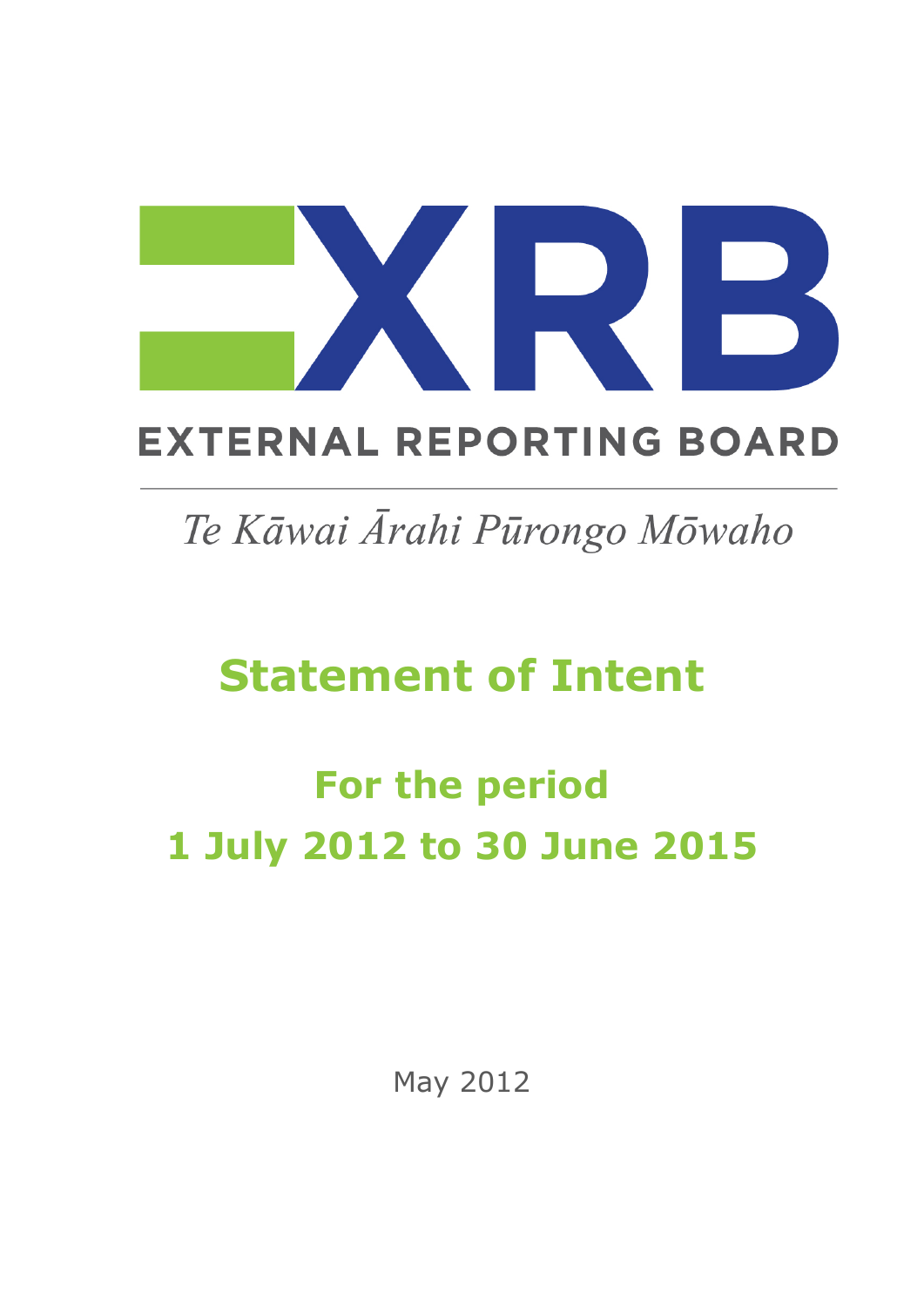© Crown Copyright External Reporting Board PO Box 11250 Manners St Central, Wellington 6142 New Zealand [http://www.xrb.govt.nz](http://www.xrb.govt.nz/)

**Permission to reproduce:** The copyright owner authorises reproduction of this work, in whole or in part, so long as no charge is made for the supply of copies, and the integrity and attribution of the work as a publication of the External Reporting Board is not interfered with in any way.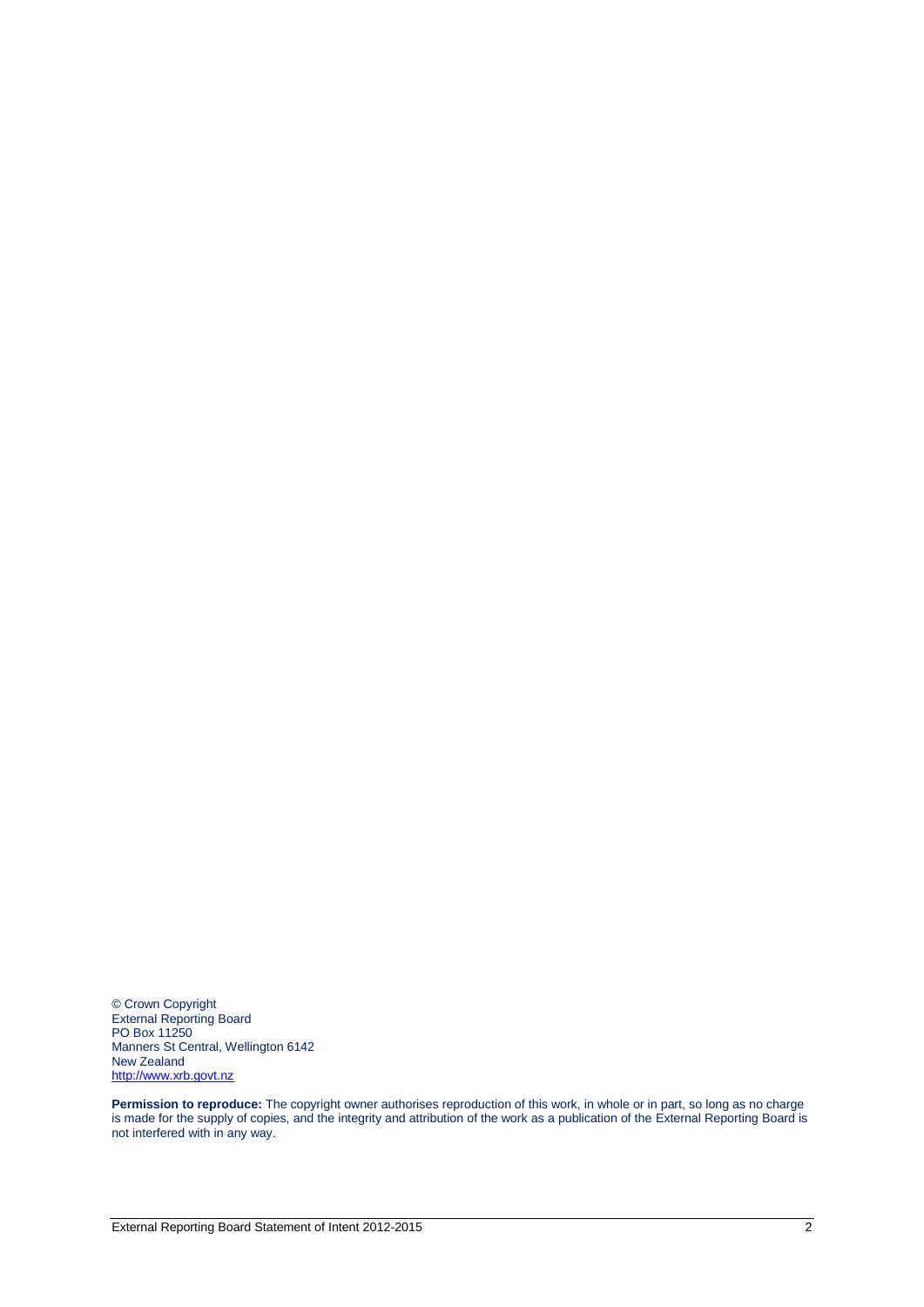### **Contents**

| Statement of Responsibility                                               | 5. |
|---------------------------------------------------------------------------|----|
| Part 1: Introduction                                                      | 7  |
| Part 2: Medium Term Strategic Focus 2012 - 2015                           | 9  |
| Part 3: Forecast 2012-13 Annual Performance                               | 15 |
| Part 4: Other Matters                                                     | 17 |
| Appendix 1: Statement of Forecast Service Performance for the Year Ended  |    |
| 30 June 2013                                                              | 19 |
| Appendix 2: Forecast Financial Statements for the Year Ended 30 June 2013 | 23 |

**Page**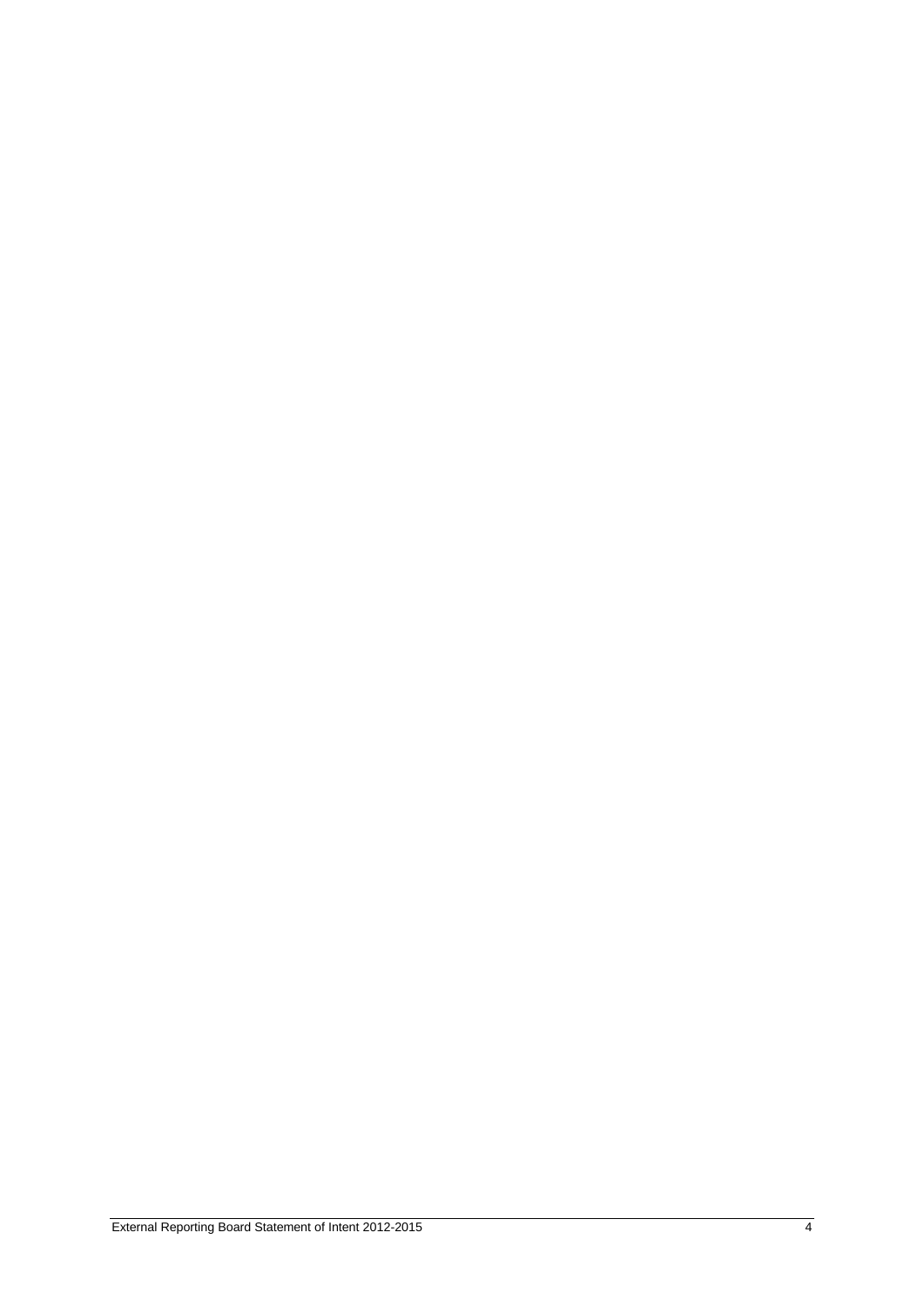## **Statement of Responsibility**

This Statement of Intent has been prepared in accordance with the requirements of sections 138-149 of the Crown Entities Act 2004. The purpose of the Statement of Intent is to promote the public accountability of the External Reporting Board (XRB) by:

- enabling the Crown to participate in the process of setting the XRB"s medium term intentions and undertakings;
- setting out for the House of Representatives those intentions and undertakings; and
- providing a base against which the XRB"s actual performance can be assessed.

The Board is responsible for the content of this Statement of Intent, including the forecast financial statements and the assumptions on which they are based, the statement of forecast service performance, and for the judgements used in them.

The forecast financial statements have been prepared in accordance with generally accepted accounting practice in New Zealand.

As the XRB is an Independent Crown Entity, the Minister may not direct the XRB to have regard to, or give effect to, a government policy relating to the XRB"s standard setting functions and as a result no such matters are included in this Statement of Intent.

In accordance with section 145 of the Crown Entities Act 2004, the XRB has consulted with the Minister of Commerce in the preparation of this statement.

Kevin Simplins

Chairman Board Member

Mutabell,

**Kevin Simpkins Graeme Mitchell**

16 May 2012 16 May 2012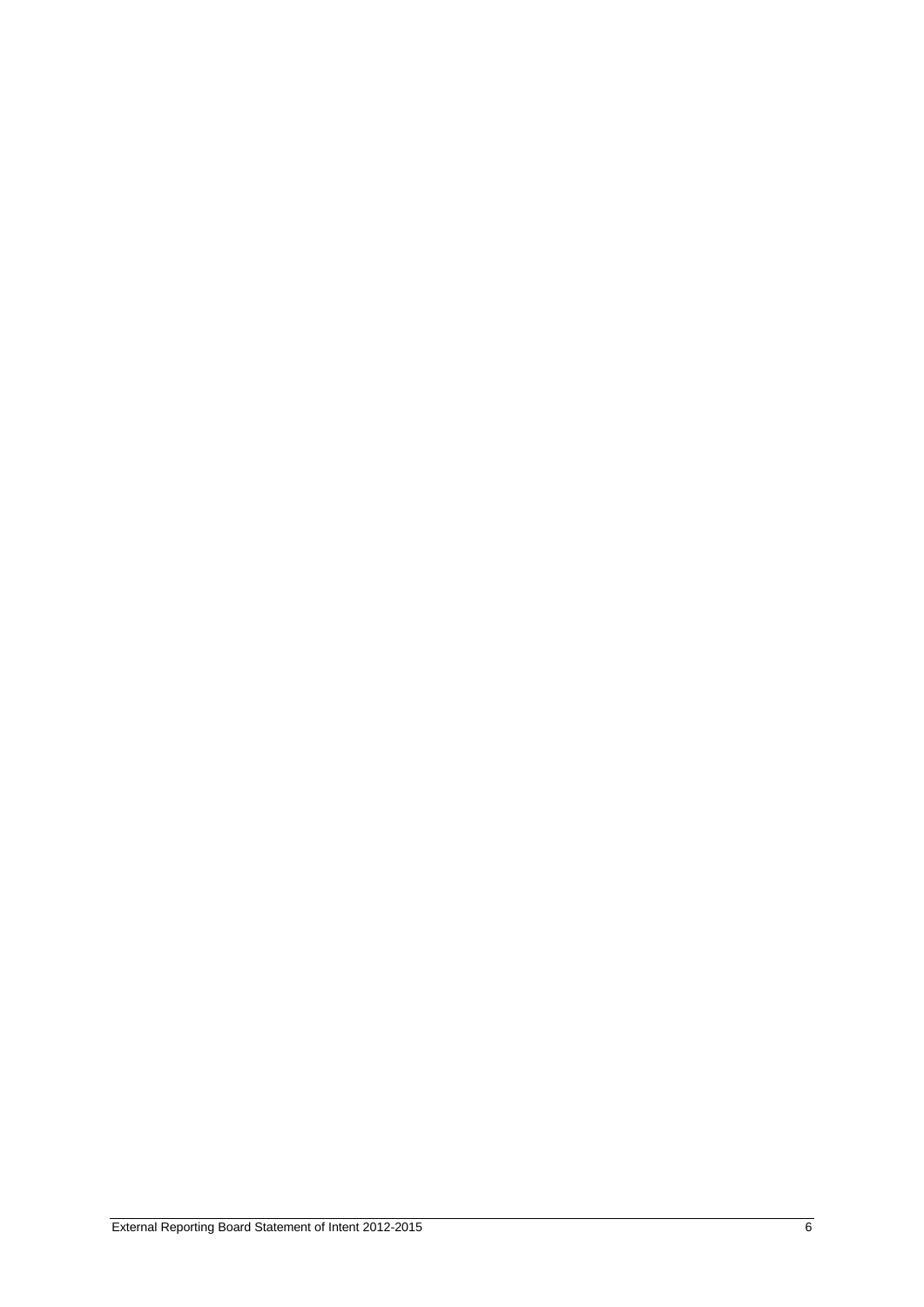## **Part 1: Introduction**

#### **1.1 Overview of the XRB**

The External Reporting Board (XRB) is an Independent Crown Entity established under the Financial Reporting Act 1993 and subject to the Crown Entities Act 2004.

The XRB came into existence on 1 July 2011 when amendments to the Financial Reporting Act 1993 came into force. The XRB was reconstituted from the Accounting Standards Review Board.

The functions of the XRB are prescribed by the Financial Reporting Act 1993 and comprise:

- developing and implementing an overall strategy for financial reporting standards and auditing and assurance standards (including developing and implementing tiers of financial reporting and assurance);
- preparing and issuing accounting standards;
- preparing and issuing auditing and assurance standards, including the professional and ethical standards that will govern the professional conduct of auditors; and
- liaising with national and international organisations that exercise functions that correspond with, or are similar to, those conferred on the XRB.

The Board itself comprises nine members appointed by the Governor General on the recommendation of the responsible Minister. Information about the current members of the XRB can be found at [www.xrb.govt.nz.](http://www.xrb.govt.nz/)

The Board has established two standard setting boards<sup>1</sup>, one that has responsibility for accounting standard setting (the New Zealand Accounting Standards Board) and the other with responsibility for auditing and assurance standard setting (the New Zealand Auditing and Assurance Standards Board). This structure is designed to not only ensure that the technical resources are available and that standard setting is undertaken in accordance with best practice, but also to enhance functional equivalence with Australia. These part-time, remunerated standards boards are appointed by the XRB Board, and comprise up to ten suitably qualified and experienced persons with a diversity of perspective. Information about the current members of the standard setting boards can be found at [www.xrb.govt.nz.](http://www.xrb.govt.nz/)

The XRB Board itself is responsible for general governance of the organisation, overall financial reporting strategy, standards strategy, and oversight of the standard setting boards.

A staff team based in Wellington and Auckland provides technical and logistical support to the three Boards.

1

<sup>&</sup>lt;sup>1</sup> In terms of the Crown Entities Act 2004, these are Committees of the Board.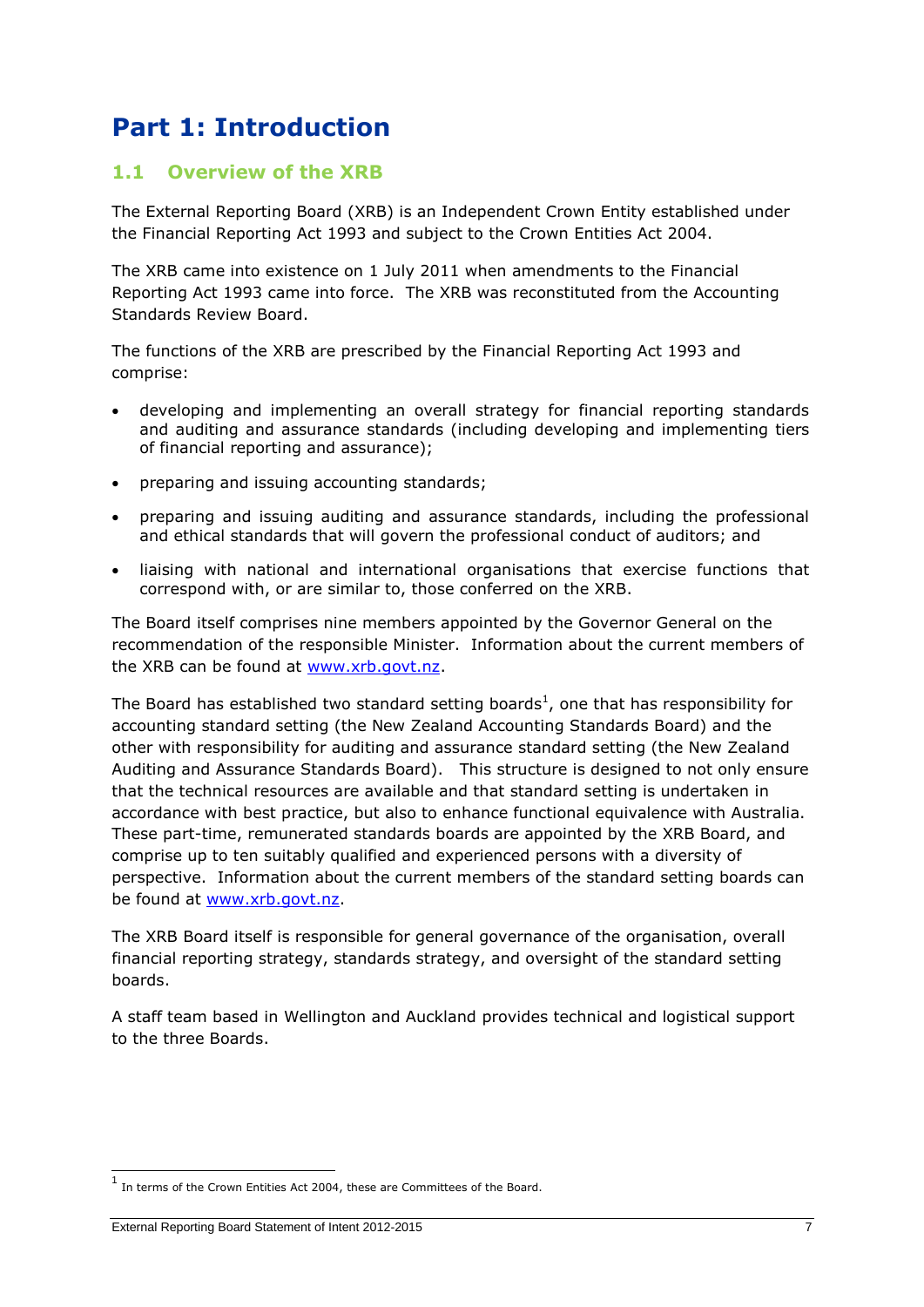#### **1.2 Strategic Context**

In the period since early 2009, the XRB and its predecessor the Accounting Standards Review Board has been developing a new Accounting Standards Framework. This involved an extensive consultation process and culminated in the preparation of a document entitled "*Proposals for the New Zealand Accounting Standards Framework*". In accordance with the requirements of the Financial Reporting Act 1993, this document was submitted to, and approved by, the Minister of Commerce in April 2012. The approved document is available at [www.xrb.govt.nz.](http://www.xrb.govt.nz/)

The new Accounting Standards Framework consists of a two-sector, four-tier structure with different accounting standards applying to each tier. The accounting standards for the for-profit sector will continue to be based on International Financial Reporting Standards (IFRS). The accounting standards for the public benefit entity sector will be called PBE Accounting Standards and, for larger entities, will be based on International Public Sector Accounting Standards (IPSAS) modified as appropriate for public sector and not-for-profit entities in New Zealand. Simple Format Reporting Standards will be developed for application by smaller public benefit entities.

The activities of the XRB during the period covered by this Statement of Intent will be heavily influenced by the implementation of the new Accounting Standards Framework.

The second key strategic driver will be the enhancement of auditing and assurance standards. The XRB assumed responsibility for setting auditing and assurance standards from 1 July 2011. A key strategic priority is to further develop the inherited suite of standards so that they are converged with international standards, and harmonised with Australian auditing and assurance standards. Work began on this in the 2011-12 financial year and will continue through the period covered by the Statement of Intent.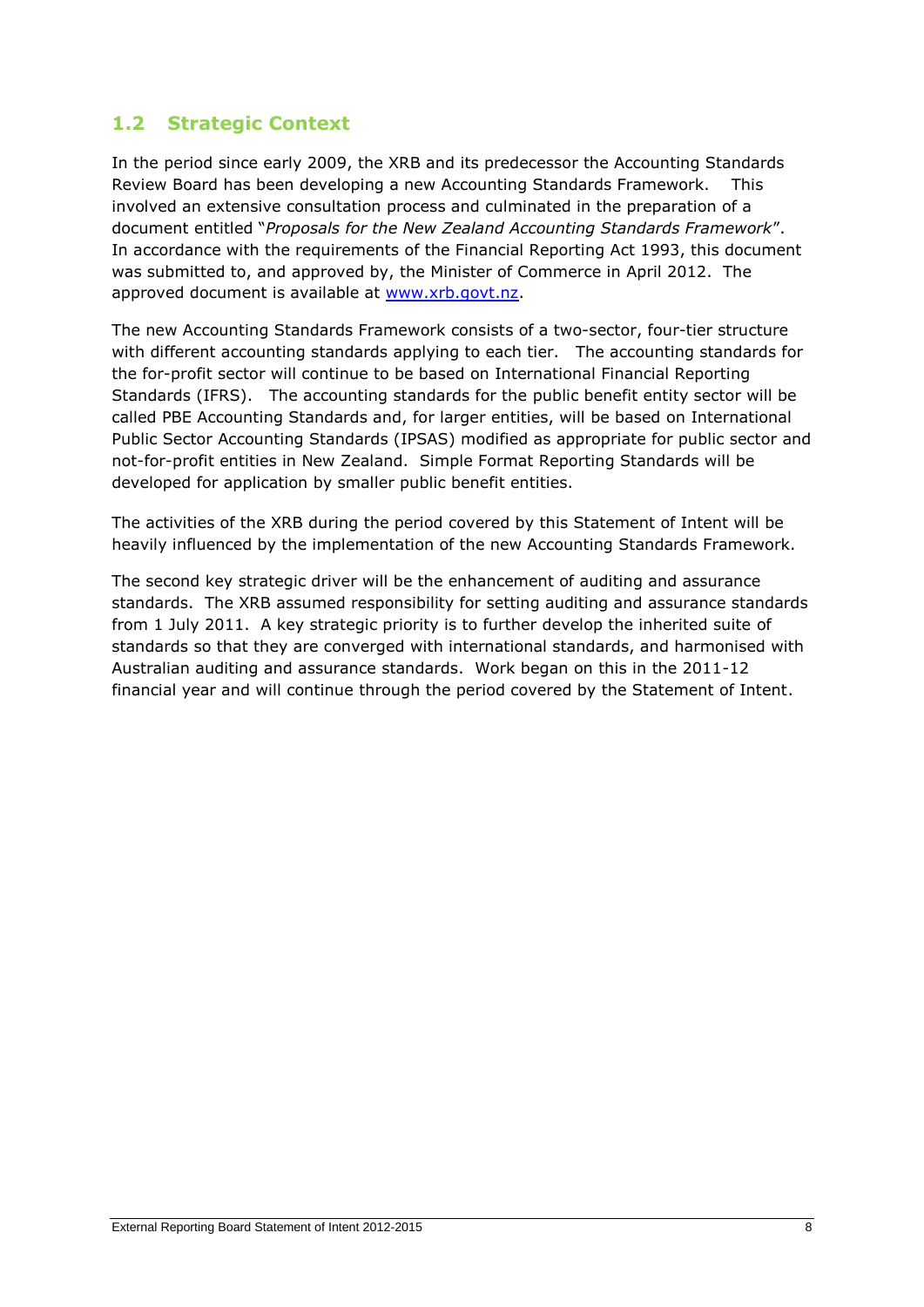## **Part 2: Medium Term Strategic Focus 2012-2015**

#### **2.1 Purpose of this Part**

This part of the Statement of Intent outlines the XRB"s strategic focus for the three year period 1 July 2012 to 30 June 2015. It contains key background information about the XRB, its outcomes and how it contributes to the Government"s goals, how it intends to achieve those outcomes, and the environment in which it operates.

#### **2.2 Outcome Goals**

#### *Outcome Goal Specification and Rationale*

The Government has established the following as its priorities for the period covered by this Statement of Intent:

- *Responsibly managing the Government's finances;*
- *Building a more competitive and productive economy;*
- *Delivering better public services within tight financial constraints; and*
- *Rebuilding Christchurch.*

The activities of the XRB are related to the Government"s objective to *build a more competitive and productive economy*. This is the overarching outcome goal.

A precondition for a competitive and productive economy is effective public accountability and good corporate governance. This applies in all sectors (for-profit, public sector and not-for-profit) and in this sense public accountability and good corporate governance needs to be viewed in a wide multi-sectoral context rather than in just a commercial context.

Good corporate governance requires, among other things, systems and processes that encourage the management of entities to behave in ways that are fully consistent with the interests of shareholders and other stakeholders. To that end, the purpose of financial reports is to promote the accountability of the management of an entity to those who own it, either directly (e.g. shareholders in the case of companies or members in the case of not-for-profit entities) or indirectly (e.g. taxpayers in the case of government entities). There is often accountability to a wider range of stakeholders as well, for example debt security holders in the case of issuers of securities, service recipients in the case of public sector entities, and donors in the case of charities.

High quality financial reporting (incorporating both financial and, where relevant, nonfinancial elements) that informs the decision-making of stakeholders is therefore important to achieving effective public accountability and good corporate governance, and through them building a more competitive and productive economy. To achieve this, financial reporting needs to be of a quality that engenders stakeholder confidence in the information received; assists entities to compete (particularly internationally, for example by reducing the cost of funds through the use of generally recognised accounting approaches); and enhances accountability (through the transparency provided).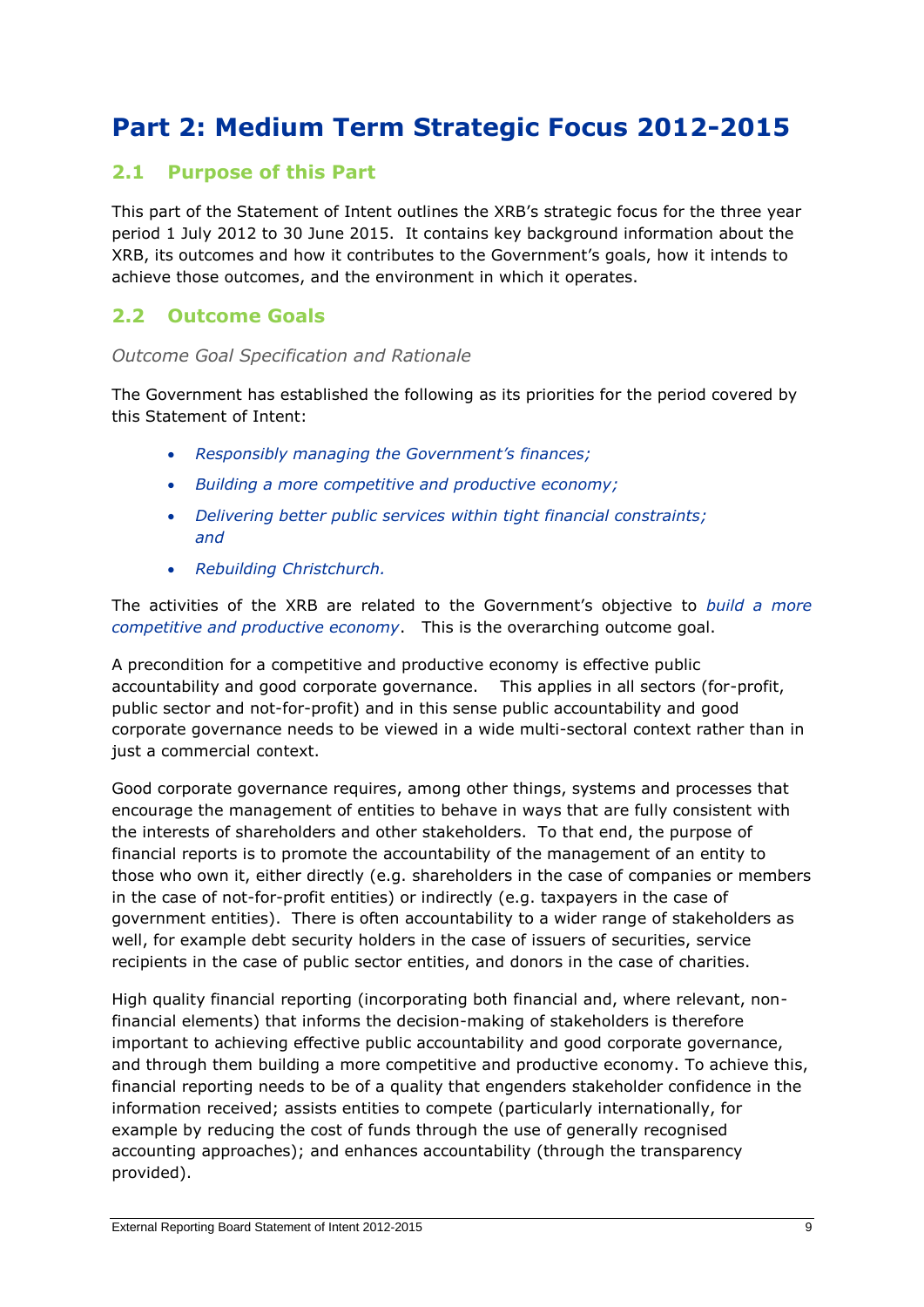High quality financial reporting can only be achieved if the rules on which it is based (accounting standards) are reliable and based on clear and sound economic principles, are mutually consistent, can be readily applied by preparers and can be understood by users; and the assurance provided on that information is similarly based on standards that require robust and independent examination by assurance providers. In other words, a necessary condition for high quality financial reporting is high quality accounting and assurance standards. It is through the issuing of such standards that the XRB contributes to the Government's outcome goals.

Accordingly, the XRB's outcome goal for the three-year period is:

*The establishment of accounting and assurance standards that:*

- *engender confidence in New Zealand financial reporting;*
- *assist entities to compete internationally; and*
- *enhance entities' accountability to stakeholders.*

The XRB intends to impact its outcome goal over the three-year period through the delivery of three outputs:

- financial reporting strategy;
- preparing and issuing accounting standards; and
- preparing and issuing auditing and assurance standards.

This outcome/output framework is illustrated in Figure 1.

#### **Figure 1: XRB Outcome/Output Performance Framework<sup>2</sup>**



the XRB outcome goal is the XRB's "impact".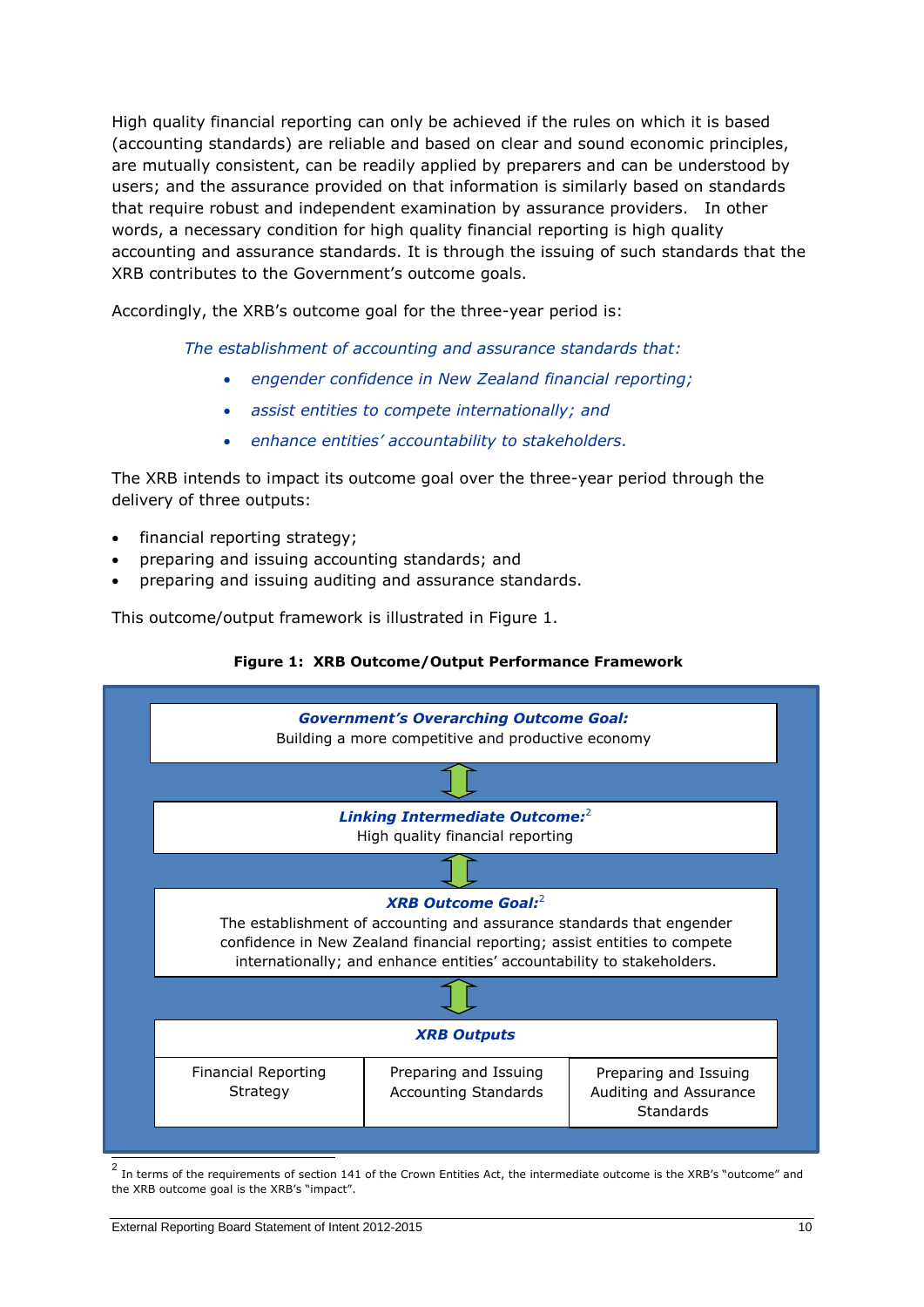#### *Measuring and Monitoring Outcomes*

A large number of factors influence the achievement of the Government"s Overarching Outcome Goal, the Linking Intermediate Outcome and the XRB Outcome Goal. Many of these are outside the control or influence of the XRB. Accordingly, the XRB has not sought to establish the specific causal link between these outcomes, or to establish measures, targets and benchmark information for them. The XRB considers the relationship between the Overarching Outcome Goal, the Intermediate Outcome and the XRB Outcome Goal is clear, as is the nature of its contribution to these outcomes through the issuing of standards.

In the XRB"s view the cost of developing detailed outcome and impact performance measures would outweigh the accountability value of such information. Further such information would likely give a false indication of the degree of influence the XRB has over these outcomes.

However, the XRB is concerned with positively influencing the outcomes and significant focus and effort is applied to achieving this. This includes monitoring likely outcome contribution through cost effective means. Accordingly, during the period covered by this Statement of Intent the XRB will continue its practice of monitoring the state of financial reporting through information available through such bodies as the Companies Office, the Financial Markets Authority (FMA) and the Office of the Auditor-General, as well as information in the public domain. This monitoring, which includes the monitoring of qualified audit opinions referred to the Registrar of Companies, is designed to allow the XRB to assess in a general way the extent to which the strategies adopted and the standards issued by the XRB are consistent with the XRB"s Outcome Goal.

### **2.3 Operating Intentions**

#### *XRB's Outputs*

The XRB intends to deliver three outputs during the 2012-15 period:

*Output 1: Financial Reporting Strategy;*

*Output 2: Preparing and Issuing Accounting Standards; and*

*Output 3: Preparing and Issuing Auditing and Assurance Standards.*

A specification of these outputs for the 2012-13 year is provided in Appendix 1.

These outputs reflect three of the XRB"s statutory responsibilities. The fourth responsibility (liaising with kindred national and international organisations) is undertaken as a core part of delivering these outputs.

A number of factors will influence the delivery of these outputs during the 2012-15 period. These are outlined below.

*Implementation of the new Accounting Standards Framework*

The statutory obligation to implement the approved new Accounting Standards Framework is likely to dominate work undertaken as part of Output 1 and Output 2 during the majority of the three-year period. In order to implement the new Accounting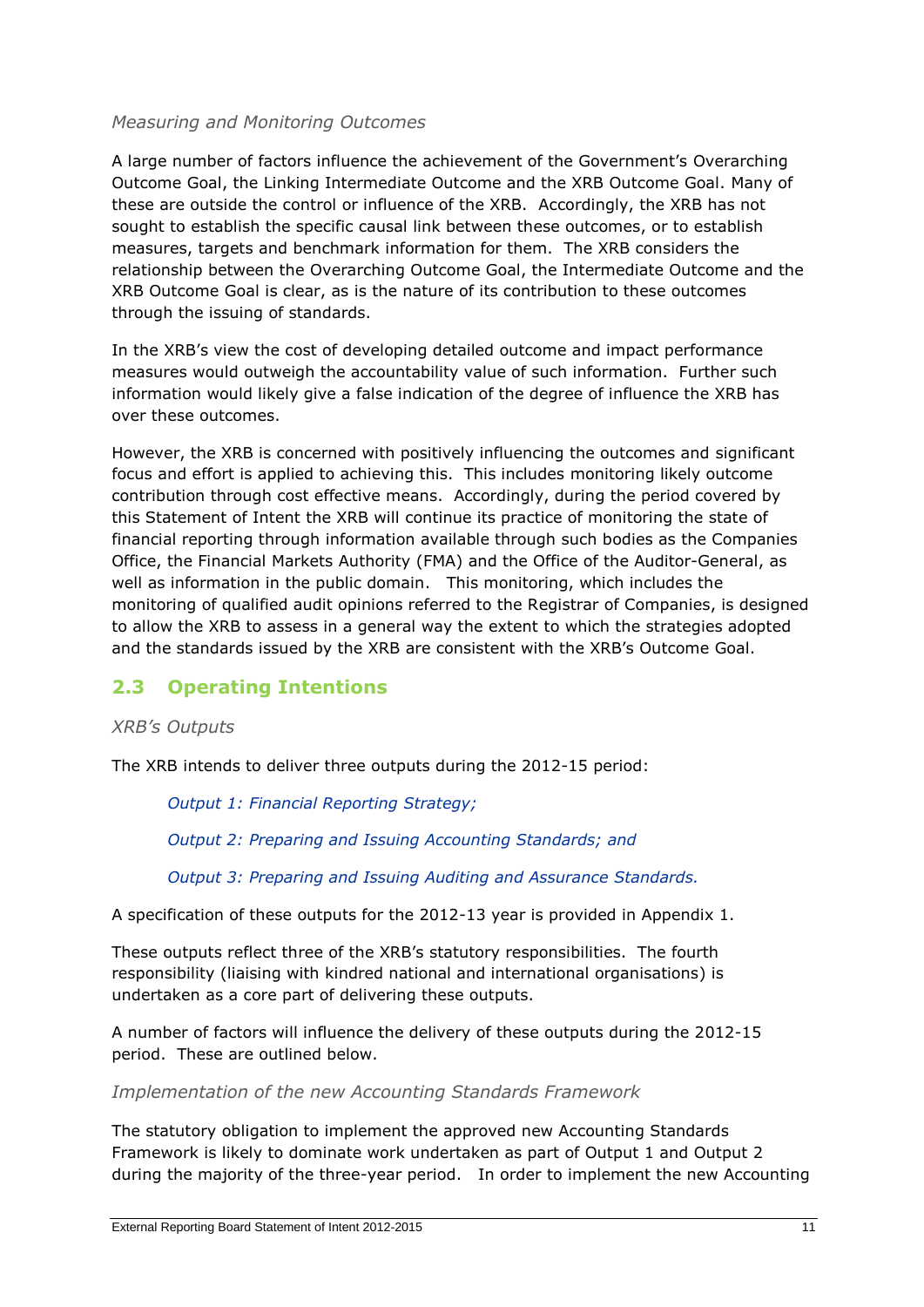Standards Framework it is necessary to develop, consult and finalise several new sets of accounting standards and amend existing standards. This work began in the 2011-12 financial year and is expected to continue in the 2012-13 and 2013-14 financial years.

At the overall strategy level (Output 1) the XRB"s focus will be on monitoring whether the new Accounting Standards Framework is achieving the desired result: ensuring that the specific needs of New Zealand users and entities in all sectors are met. If necessary, consideration will be given to "tweaking" the Accounting Standards Framework and seeking the Minister's approval accordingly.

#### *Enhancement of Auditing and Assurance Standards*

In relation to auditing and assurance standards, the work to converge these standards with international standards and to harmonise them with Australian auditing and assurance standards will be a major aspect of the work undertaken as part of Output 3.

#### *Adopting International Standards*

Under the new Accounting Standards Framework, the accounting standards for for-profit entities will continue to be based on IFRS. The adoption of IFRS by New Zealand forprofit reporting entities results in considerable benefits from improved comparability of financial statements, and removal of the need for interested parties and providers of capital to have to translate the New Zealand financial information into the more universally understood accounting practices adopted by New Zealand"s major trading partners. Benefits also accrue in relation to the New Zealand subsidiaries of multinational organisations based in Australia and the European Union, as the IFRS based financial information prepared here can be incorporated directly into their IFRS based group reporting, without translation and amendment. The XRB is keen to ensure that the integrity of the IFRS "brand" is not prejudiced by any actions in New Zealand which could be construed as departing from the internationally agreed agenda of seeking one set of high quality standards for for-profit entities across the world.

IFRS is developed by the International Accounting Standards Board (IASB) and the XRB"s work undertaken as part of Output 2 will therefore be significantly influenced by the standards issued by the IASB. It is expected that there will be several new IFRS and amendments to existing IFRS (and/or Interpretations) from the IASB in the three years to 30 June 2015.

The accounting standards for public benefit entities will be based on International Public Sector Accounting Standards (IPSAS), modified as appropriate for New Zealand circumstances.

Output 2 will also be significantly influenced by the output of the International Public Sector Accounting Standards Board (IPSASB) which issues IPSAS. As the PBE Accounting Standards are based on IPSAS any standards issued or amended by the IPSASB will need to be reflected in the PBE Accounting Standards. It is expected that IPSASB will issue a number of such standards as well as a conceptual framework during the period covered by this Statement of Intent.

Similarly, the XRB"s assurance standards work programme will be significantly influenced by the work of the International Auditing and Assurance Standards Board (IAASB) and the International Ethics Standards Board for Accountants (IESBA). These two Boards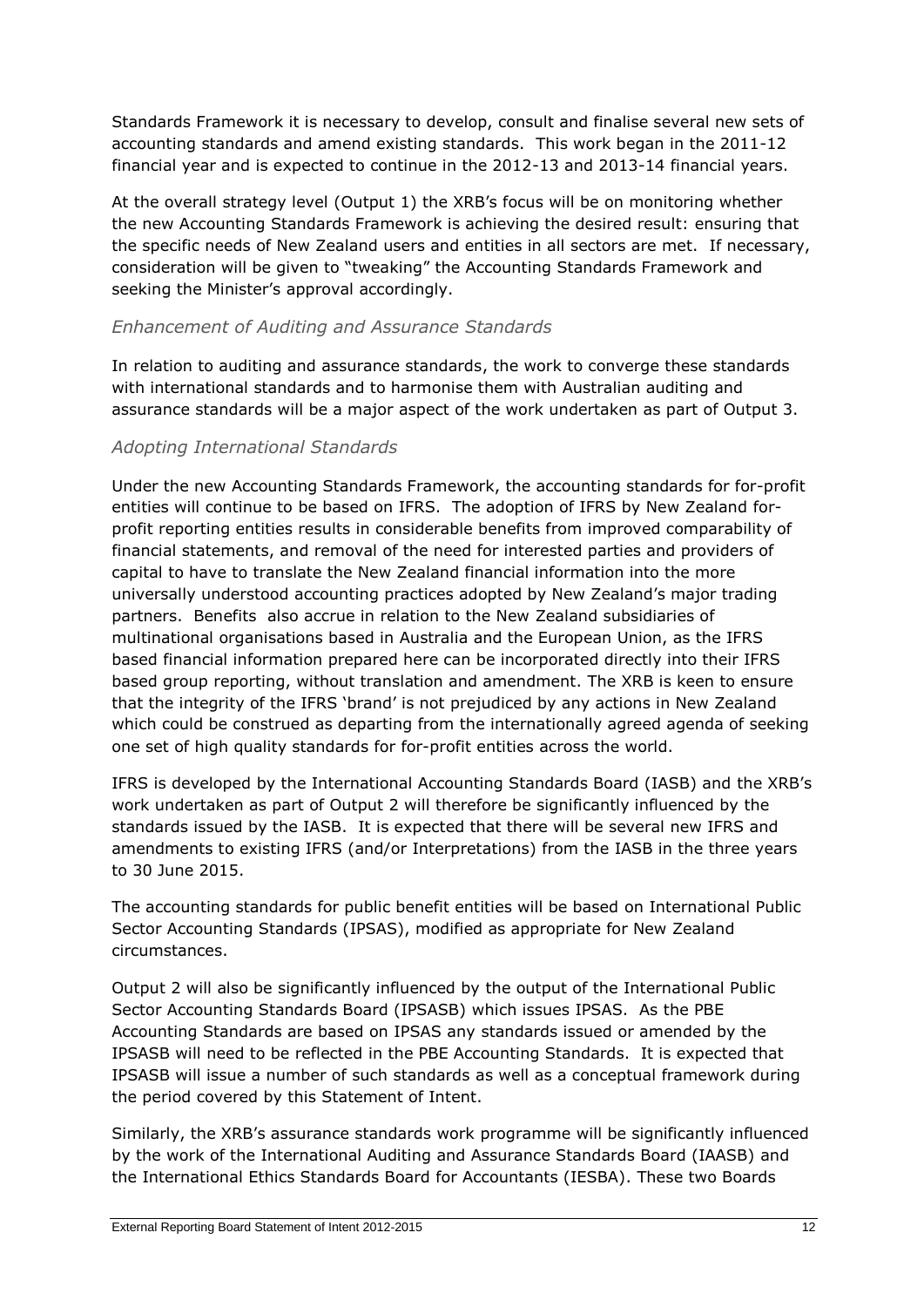issue standards which are the basis for the New Zealand auditing and assurance standards.

The adoption of international standards as the basis for New Zealand standards reflects the XRB"s view that this is in New Zealand"s best interests given the globalised financial reporting environment that now exists. International events and pressures are reflected in the work of the international standard setting boards and, where appropriate, in the standards issued by those boards. In this way New Zealand standards are reflective of the international environment.

#### *Harmonisation with Australia*

Another important factor influencing the work undertaken as part of the outputs is harmonisation with Australia. The Board considers harmonisation a particularly important factor in establishing accounting standards and auditing and assurance standards for forprofit entities, given both Government policy<sup>3</sup> and the number of for-profit entities with trans-Tasman reporting obligations. The XRB will therefore continue to work closely with Australian counterparts as appropriate over the three-year period.

#### *Due Process and Stakeholder Communications*

The XRB has a statutory obligation to consult with the constituency before issuing accounting or auditing and assurance standards. The Board is fully committed to following appropriate due process and considers this an essential part of the standard setting process. It has established specific and deliberate consultation processes and these are a major factor in the way in which the XRB produces its outputs.

The Board plans to continue to develop both communication mechanisms and relationships with all of its key stakeholder groups over the three-year period, so that it can progress the advancement of New Zealand"s financial reporting in a timely, efficient and objective manner. This includes the establishment of an External Reporting Advisory Panel (XRAP) as well as various formal and informal consultation and engagement processes.

Inherent in this consultation and engagement approach is the recognition that the XRB will discharge its own accountabilities to the Crown, and remain open to, and proactive in, its communication with affected groups such as preparers and users of financial statements as well as the New Zealand accounting profession, including the New Zealand Institute of Chartered Accountants and other professional accounting bodies operating in New Zealand.

#### **2.4 Organisational Health and Capability**

The 2011-12 financial year was the first year of the XRB"s operation. A key strategic focus during that year was the establishment of the organisation and ensuring that it was fulfilling its statutory functions effectively and efficiently.

The Board"s strategic objective is now to ensure that the organisation is operating in a focused steady-state mode.

1

<sup>3</sup> The Single Economic Market Outcomes Framework agreed by the New Zealand and Australian Governments in August 2009 includes a specific section on financial reporting.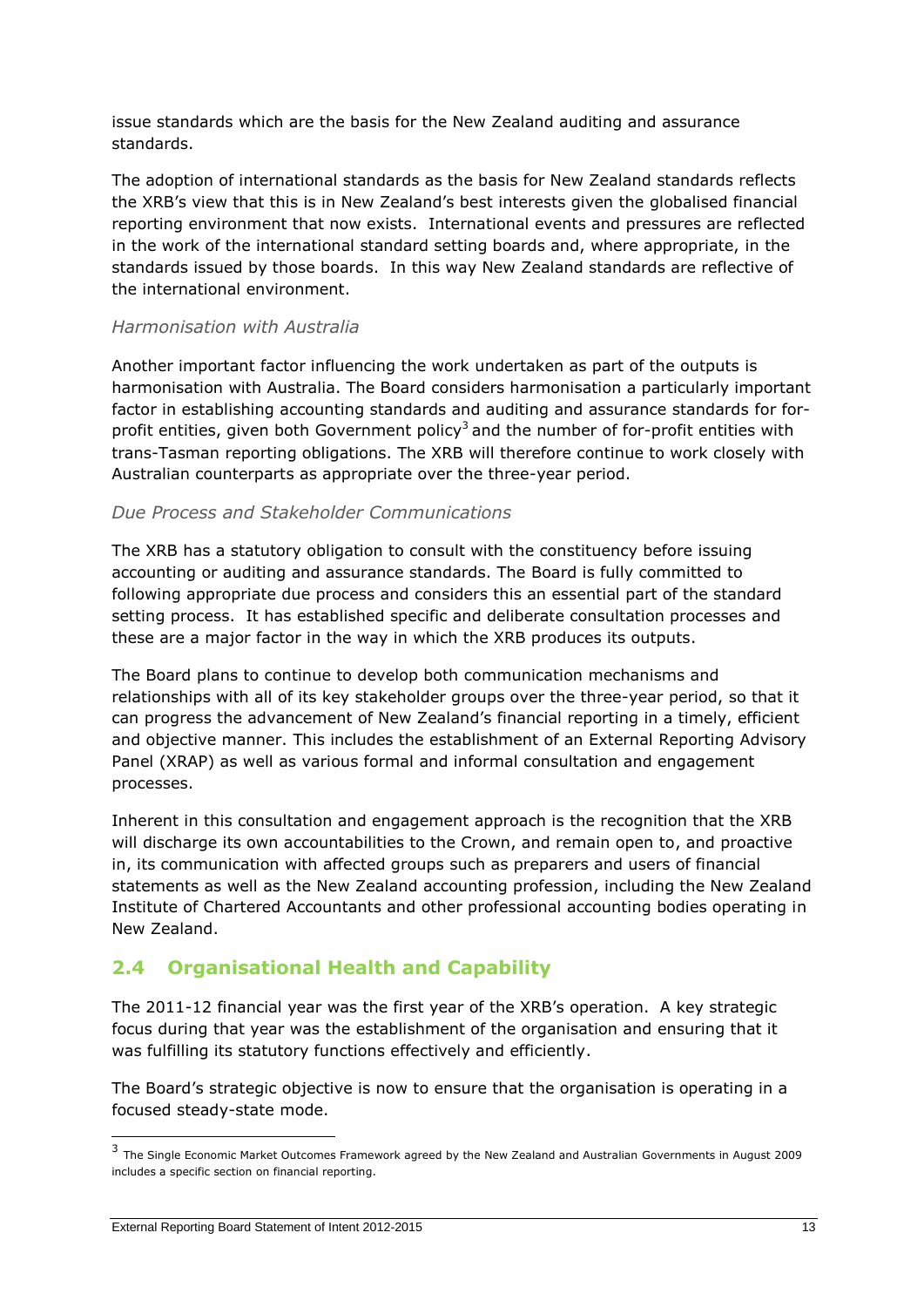A key issue continues to be staffing, which is the XRB"s key resource. Standard setters throughout the world find recruiting suitably qualified and experienced personnel challenging, and the situation is no different in New Zealand. The XRB will continue to address staffing issues during the period covered by this Statement of Intent. It will also ensure that an on-going staff development programme is operating effectively.

The XRB's physical resources (premises, furniture and equipment etc.) have all been acquired over the last 12 months as the organisation has been established. The Board does not envisage any significant capital expenditure over the 2012-15 period.

The XRB will continue to operate appropriate risk management strategies.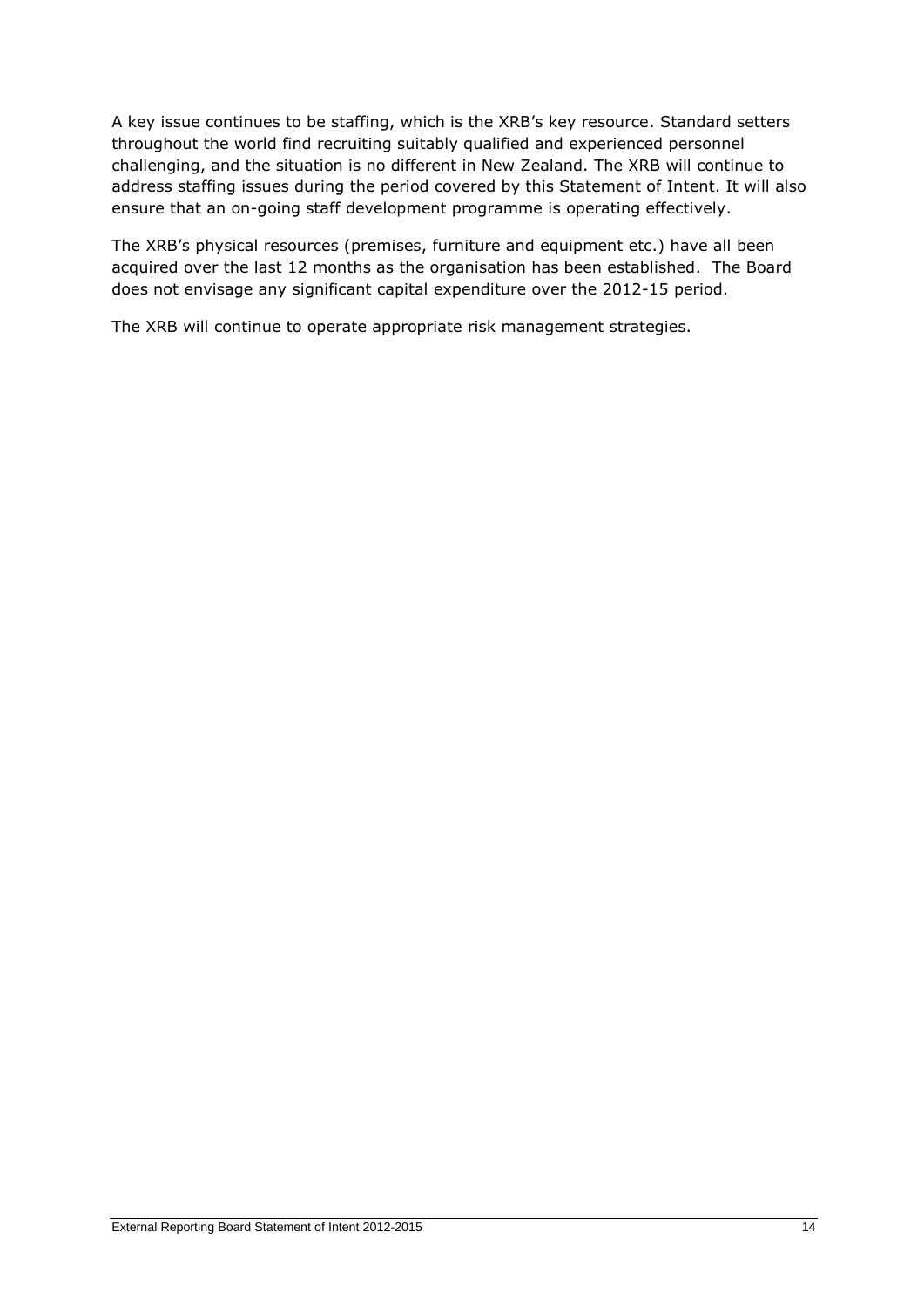### **Part 3: Forecast 2012-13 Annual Performance**

#### **3.1 Purpose of this Part**

This part of the Statement of Intent outlines the XRB"s projected (forecast) financial and non-financial performance for the twelve months ended 30 June 2013.

#### **3.2 Outcome Goal**

The XRB's outcome goal for the year is:

*The establishment of accounting and assurance standards that engender confidence in New Zealand financial reporting; assist entities to compete internationally; and enhance entities' accountability to stakeholders.*

#### **3.3 Outputs and Measures**

The XRB's outputs for the year are:

*Output 1: Financial Reporting Strategy;*

*Output 2: Preparing and Issuing Accounting Standards; and*

*Output 3: Preparing and Issuing Auditing and Assurance Standards.*

Measures and standards for each of these outputs are provided in the Statement of Forecast Service Performance in Appendix 1.

#### **3.4 Scope of Business**

The XRB's scope of business for the year is:

*Accounting and assurance standard setting, and associated strategy setting functions.*

#### **3.5 Financial Targets**

The XRB's financial targets for the year are:

| <b>Financial Measure</b>      | <b>2012-13 Forecast</b> |  |
|-------------------------------|-------------------------|--|
|                               | (5000)                  |  |
| Revenue                       | 4,453                   |  |
| Expenses                      | 4,410                   |  |
| <b>Operating Surplus</b>      | 43                      |  |
| Equity                        | 778                     |  |
| Net Cash Flows from Operating | 275                     |  |
| Net Increase in Cash          | -410                    |  |
|                               |                         |  |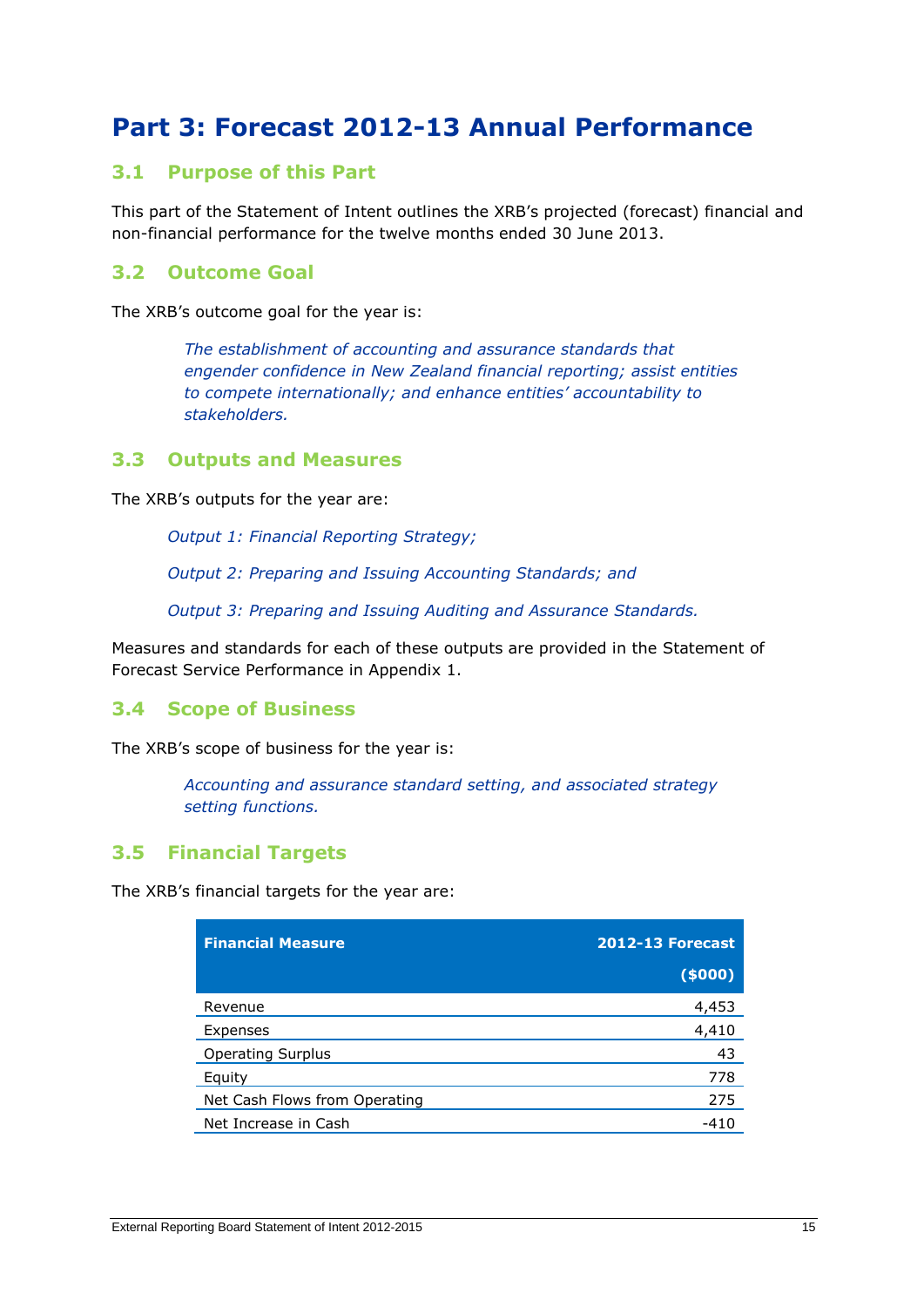Forecast financial statements, including the assumptions on which they are based, are provided in Appendix 2.

#### **3.6 Organisational Capability**

The XRB's key capability initiatives for the year are:

- Establishing and retaining a near full complement of suitably qualified staff; and
- Maintaining full operational capability in the Wellington and Auckland offices.

#### **3.7 Management of Organisational Risks**

The XRB's key risk management initiatives planned for the year are:

| <b>Risk</b>                    | <b>2012-13 Action</b>                         |
|--------------------------------|-----------------------------------------------|
| Loss of property and equipment | Insurance of property, plant and<br>equipment |
| Loss of key staff              | Cross training                                |
| Loss of key data and records   | Offsite backup                                |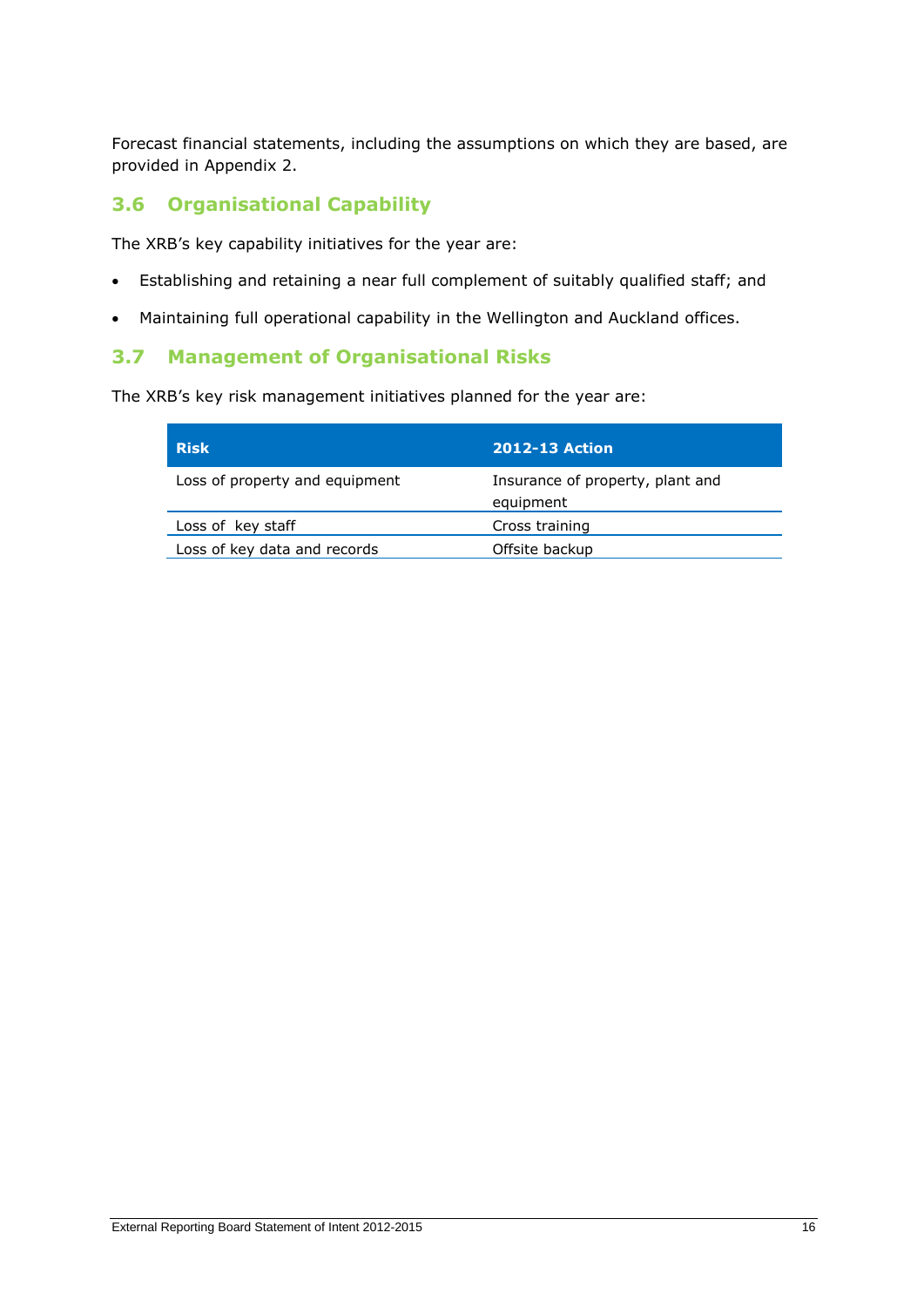## **Part 4: Other Matters**

#### **4.1 Reporting to the Responsible Minister**

There is a formal Output Agreement between the XRB and the Responsible Minister which is negotiated annually. This agreement sets out the expectations of the Minister in terms of the specific outputs to be delivered (in accordance with Part 3 of this SOI) and also requires two formal reports, at the half year and year end.

In addition, at appropriate intervals during the year the XRB will meet with the Minister or his advisors to discuss matters concerning progress toward achieving the XRB"s projected performance for the year, and also any other matters which may be relevant to the environment in which both the Minister and the XRB operate.

The XRB also recognises that from time to time it might be appropriate for it to make a formal submission on a proposed piece of legislation. The XRB understands that, should it be invited to, or wish to, make a submission to a Select Committee on any matter, it will alert the Minister to this first.

The Board will at all times endeavour to maintain a "no surprises" policy with the Minister, and inform him and/or his advisors well in advance of any material or significant events, transactions and other issues that could be considered contentious or attract wide public interest.

#### **4.2 Consultations with the Responsible Minister**

As an Independent Crown Entity the XRB is not required to consult with the Responsible Minister over standard setting matters.

However, there are two matters where the Minister's approval is required by statute. These are approval of the tier framework; and approval of the issuing of auditing and assurance standards other than for statutory assurance.

In April 2012, the Minister approved the new Tier Strategy as part of a new Accounting Standards Framework in accordance with the requirements of the Financial Reporting Act 1993. It is possible that the XRB will seek the Minister"s approval to amendments to that Tier Strategy during the period covered by this Statement of Intent.

During the 2011-12 financial year the XRB obtained the approval of the Minister to issue auditing and assurance standards other than for statutory assurance. Given this, the Board does not expect to need to seek the Minister"s approval in relation to this matter during the period covered by this Statement of Intent.

The XRB will consult the Minister in the course of preparing the annual Statement of Intent each year, and in relation to any other matters on which the XRB is required by legislation to consult the Minister.

#### **4.3 Process to be followed for Acquisitions**

The XRB does not expect to acquire shares or interests in companies, trusts or partnerships or joint ventures during the three-year period. No process is therefore required to be specified in accordance with section 100 of the Crown Entities Act 2004.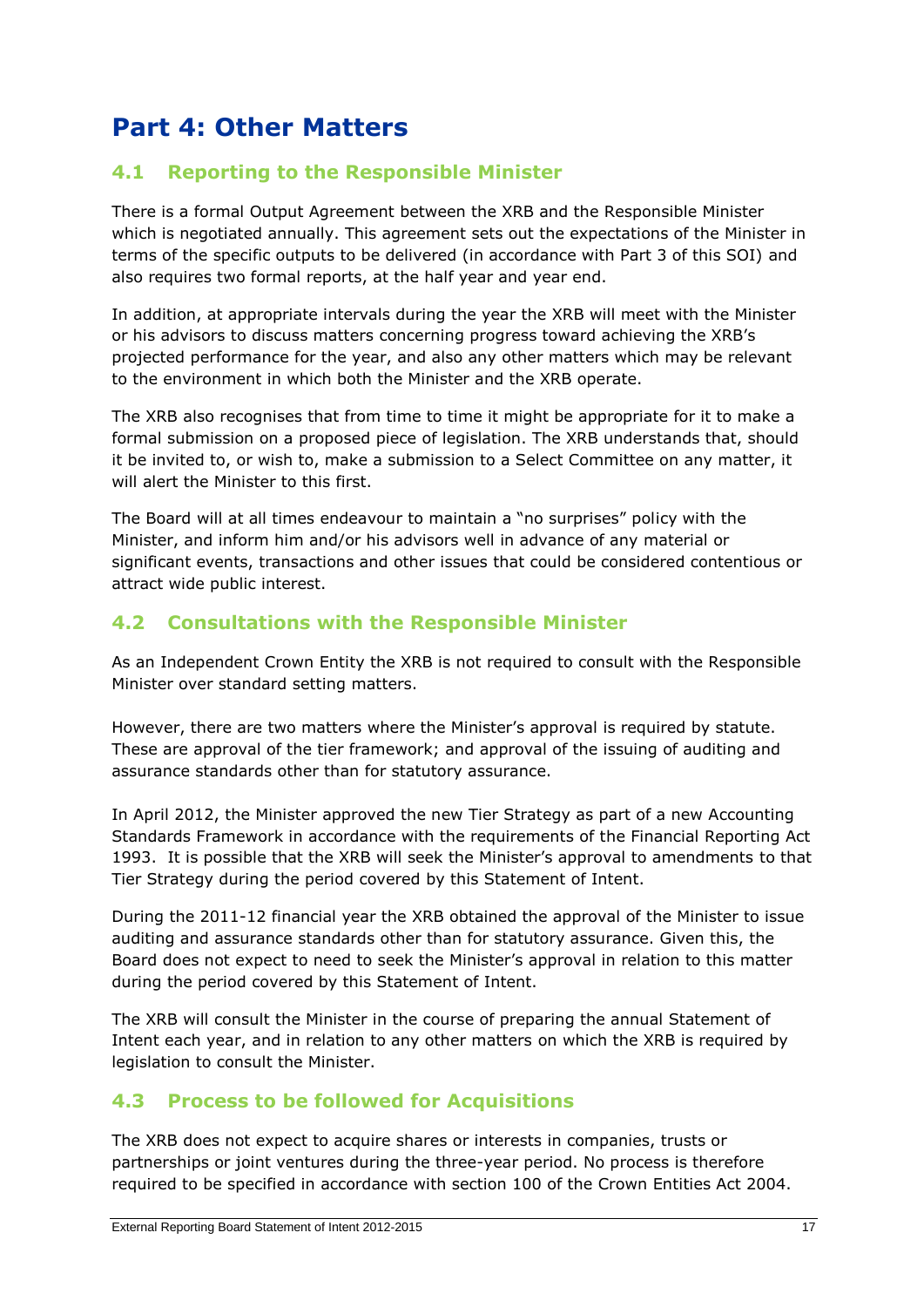### **4.4 Exemptions**

The XRB does not have any outputs that are exempted from inclusion in the SOI pursuant to section 143 of the Crown Entities Act 2004.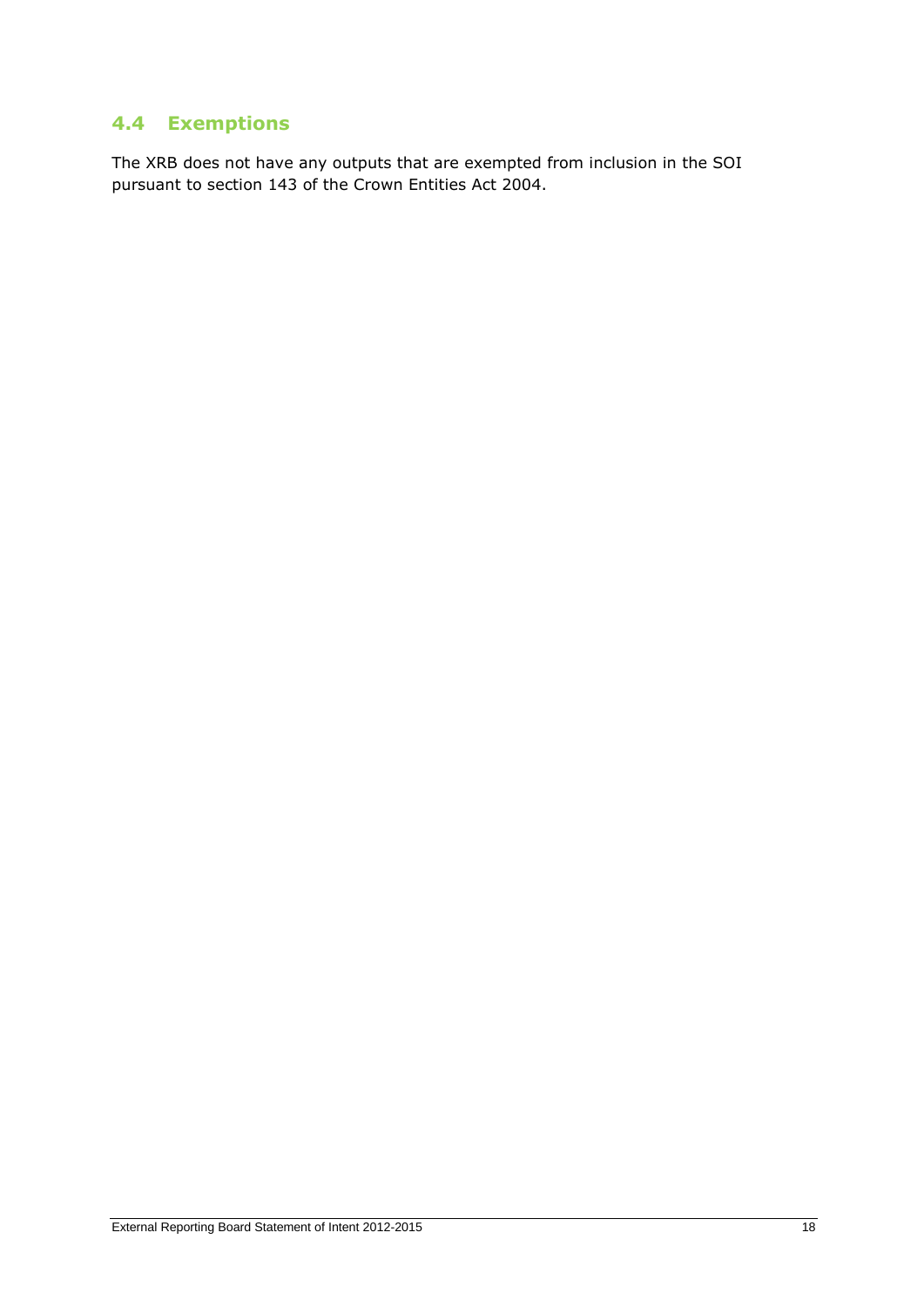## **Appendix 1 - Statement of Forecast Service Performance for the year ended 30 June 2013**

| <b>Output Class</b>                                                                             | 2011/12<br><b>Estimate</b>                       | 2012/13<br><b>Forecast</b>                       |
|-------------------------------------------------------------------------------------------------|--------------------------------------------------|--------------------------------------------------|
| <b>Description</b>                                                                              |                                                  |                                                  |
| Financial reporting and assurance standard setting and<br>associated strategy setting functions | All activities are<br>within this<br>description | All activities are<br>within this<br>description |
| Cost (\$000)                                                                                    | 3,772                                            | 4,410                                            |
| Revenue from the Crown (\$000)                                                                  | 4,410                                            | 4,410                                            |
| Revenue from Others (\$000)                                                                     | 39                                               | 43                                               |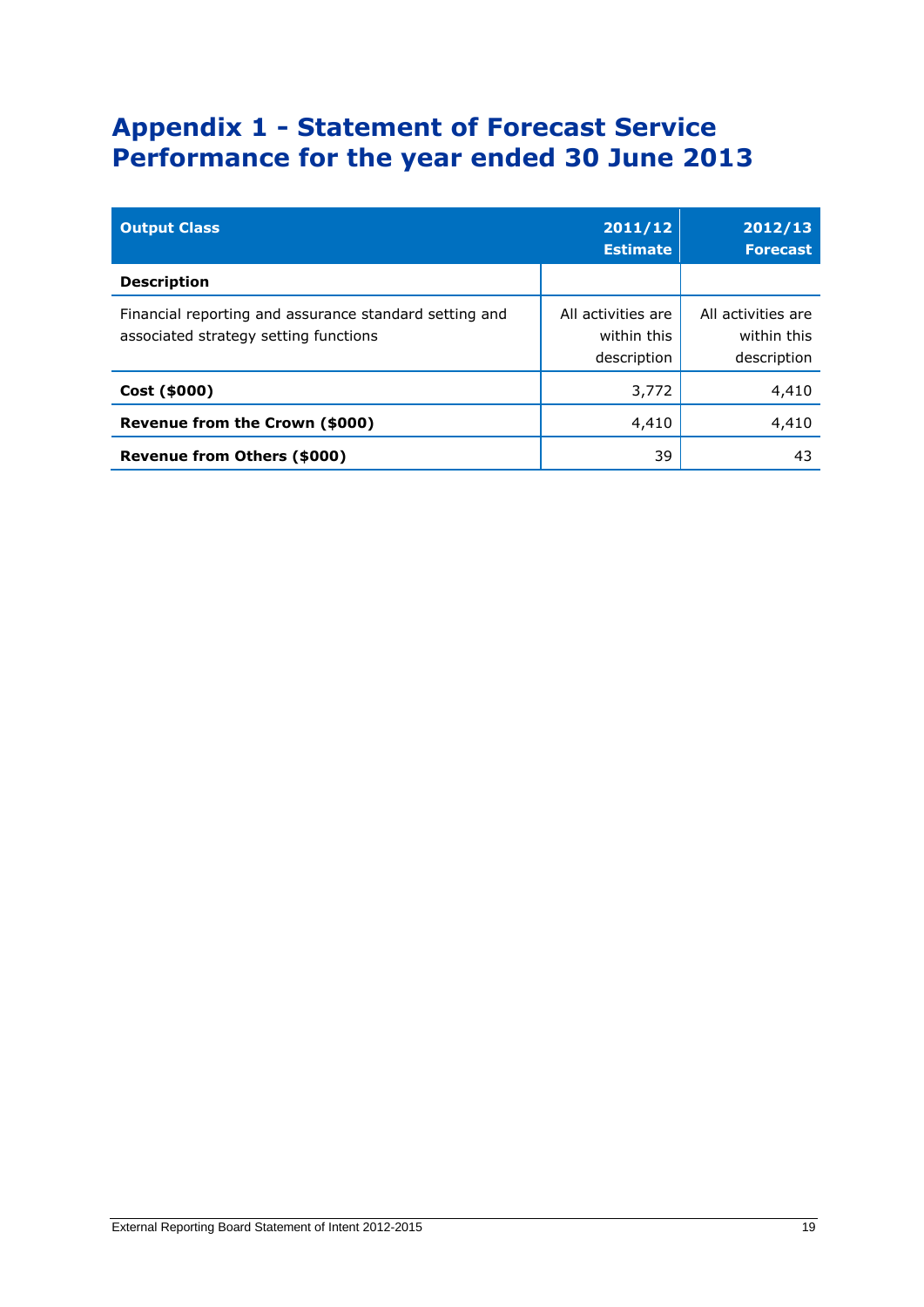| <b>Output 1: Financial Reporting Strategy</b>                                                                                                                                               | 2011/12<br><b>Estimate</b>                 | 2012/13<br><b>Forecast</b>                          |
|---------------------------------------------------------------------------------------------------------------------------------------------------------------------------------------------|--------------------------------------------|-----------------------------------------------------|
| Quantity                                                                                                                                                                                    |                                            |                                                     |
| Finalised financial reporting framework                                                                                                                                                     | 1 issued                                   | Measure not<br>used in this year                    |
| Finalised reporting tiers structure                                                                                                                                                         | 1 submitted for<br>Ministerial<br>approval | Measure not<br>used in this year                    |
| Number of accounting standards frameworks being<br>implemented                                                                                                                              | Measure not<br>used in this year           | 1 for-profit<br>1 public sector<br>1 not-for-profit |
| Number of amendments to accounting standards Tier<br>Strategy submitted to Minister for approval                                                                                            | Measure not<br>used in this year           | As required;<br>expected to be<br>$1 - 2$           |
| Number of auditing and assurance standards frameworks<br>being implemented                                                                                                                  | Measure not<br>used in this year           | 1                                                   |
| Quality                                                                                                                                                                                     |                                            |                                                     |
| Financial reporting framework is consistent with the<br>Government's trans-Tasman outcome goals                                                                                             | 100% consistent                            | Measure not<br>used in this year                    |
| Tier structure is established in accordance with statutory<br>requirements                                                                                                                  | 100% consistent                            | Measure not<br>used in this year                    |
| Accounting standards frameworks implemented in<br>accordance with approved Tier Strategy                                                                                                    | Measure not<br>used in this year           | 100%<br>compliance                                  |
| Amendments to Tier Strategy consistent with statutory<br>requirements and consistent with the Government's<br>trans-Tasman outcome goals (degree of consistency<br>determined by XRB Board) | Measure not<br>used in this year           | 100% consistent                                     |
| <b>Timeliness</b>                                                                                                                                                                           |                                            |                                                     |
| Financial reporting framework                                                                                                                                                               | 22 March 2012                              | Measure not<br>used in this year                    |
| Tier structure                                                                                                                                                                              | 22 March 2012                              | Measure not<br>used in this year                    |
| Implementation of standards frameworks                                                                                                                                                      | Measure not<br>used in this year           | On-going<br>throughout the<br>year                  |
| Amendments to Tier Strategy                                                                                                                                                                 | Measure not<br>used in this year           | As required                                         |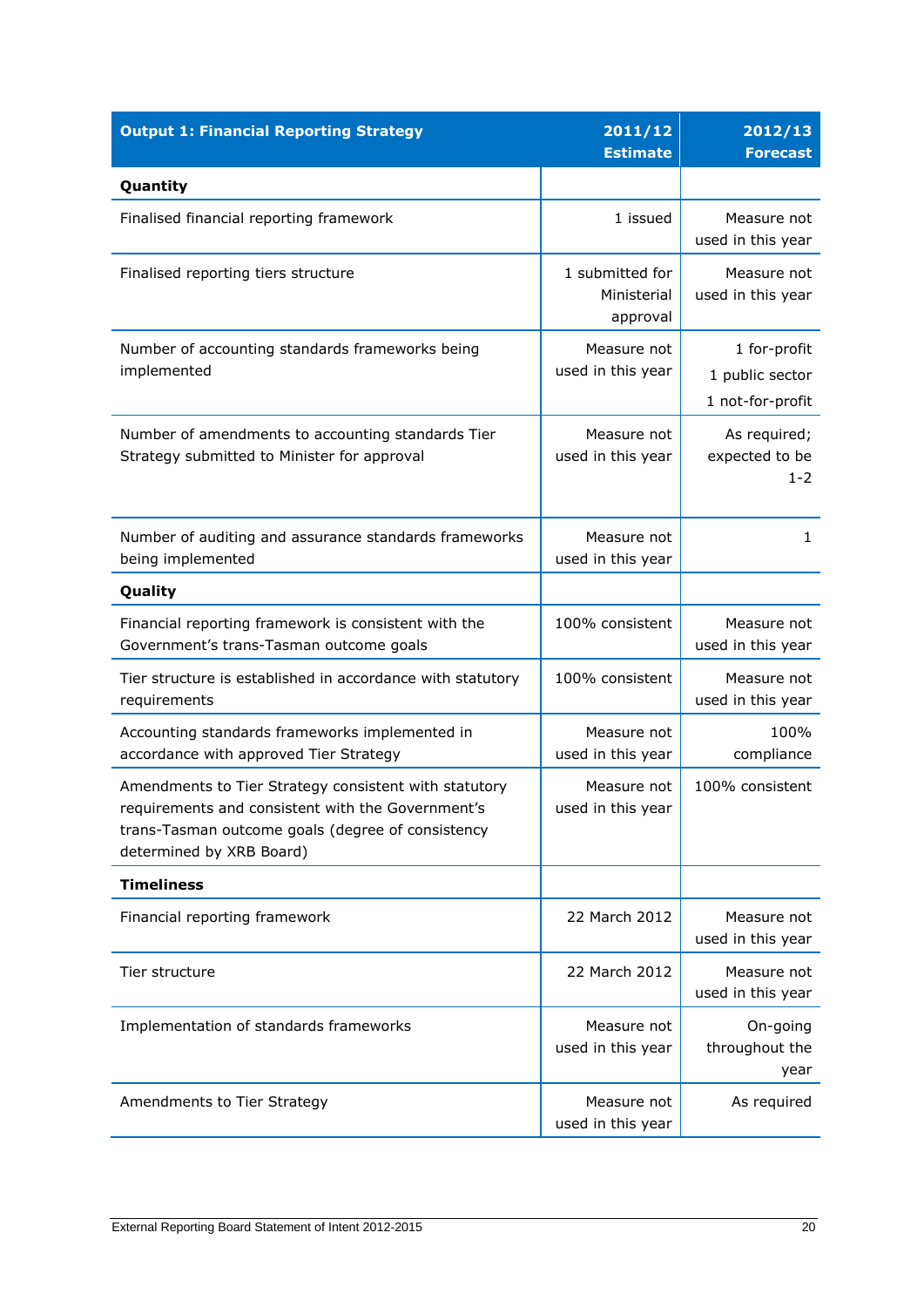| <b>Output 2: Preparing and Issuing Accounting</b><br><b>Standards</b>                                                                                                                                           | 2011/12<br><b>Estimate</b>       | 2012/13<br><b>Forecast</b>                                         |
|-----------------------------------------------------------------------------------------------------------------------------------------------------------------------------------------------------------------|----------------------------------|--------------------------------------------------------------------|
| Quantity                                                                                                                                                                                                        |                                  |                                                                    |
| Number of exposure drafts and other due process<br>documents issued relating to implementing the new<br>accounting standards frameworks                                                                         | Measure not<br>used in this year | $30 - 40$                                                          |
| Number of standards and related documents issued<br>relating to implementing the new accounting standards<br>frameworks                                                                                         | Measure not<br>used in this year | 100-120                                                            |
| Number of exposure drafts and other due process<br>documents relating to existing accounting standards<br>suites issued                                                                                         | Measure not<br>used in this year | $8 - 12$<br>(depending on<br>output of<br>International<br>Boards) |
| Number of standards and related documents relating to<br>existing accounting standards suites issued                                                                                                            | 10                               | $3 - 6$<br>(depending on<br>output of<br>International<br>Boards)  |
| Number of projects undertaken on behalf of international<br>accounting standard setters                                                                                                                         | Measure not<br>used in this year | 1                                                                  |
| Quality                                                                                                                                                                                                         |                                  |                                                                    |
| Due process documents and Standards reflect approved<br>Tier Strategy (degree of compliance determined by<br>NZASB)                                                                                             | Measure not<br>used in this year | 100%<br>compliance                                                 |
| Statutory due process requirements followed                                                                                                                                                                     | 100%<br>compliance               | 100%<br>compliance                                                 |
| Standards reflect relevant international standards with<br>departures only to improve quality (quality improvement<br>determined by NZASB)                                                                      | 100%<br>compliance               | 100%<br>compliance                                                 |
| For-profit standards harmonised with Australia where<br>appropriate                                                                                                                                             | Measure not<br>used in this year | 100%<br>compliance                                                 |
| <b>Timeliness</b>                                                                                                                                                                                               |                                  |                                                                    |
| Due process documents and standards relating to the new<br>accounting standards framework issued in accordance<br>with timeline established by the Board                                                        | Measure not<br>used in this year | 100%<br>compliance                                                 |
| Due process documents and Standards relating to existing<br>accounting standards suites issued in time for the<br>commencement date to be no later than the international<br>commencement date (where relevant) | 100%<br>compliance               | 100%<br>compliance                                                 |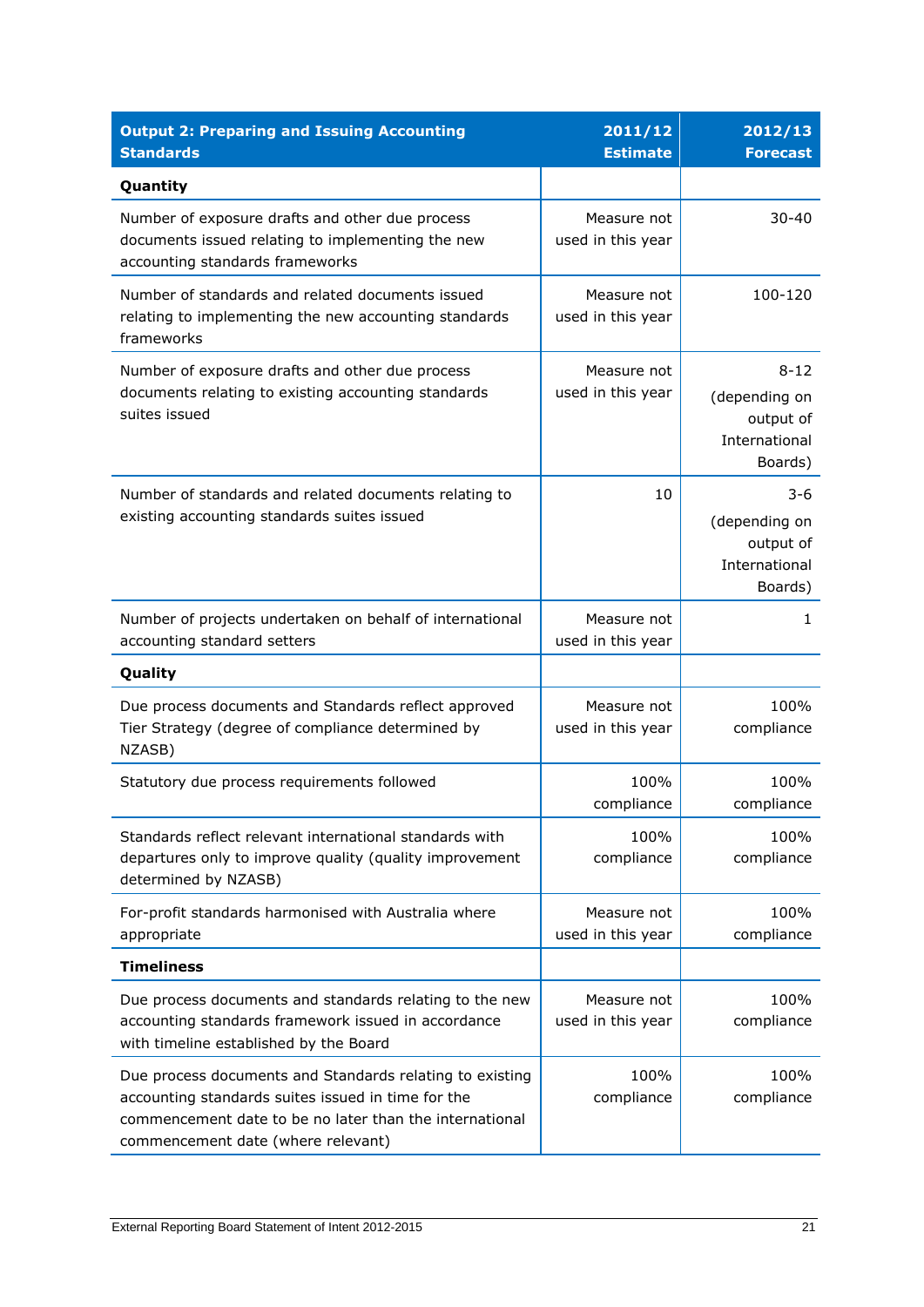| <b>Output 3: Preparing and Issuing Auditing and</b><br><b>Assurance Standards</b>                                                                           | 2011/12<br><b>Estimate</b>       | 2012/13<br><b>Forecast</b>                                                            |
|-------------------------------------------------------------------------------------------------------------------------------------------------------------|----------------------------------|---------------------------------------------------------------------------------------|
| Quantity                                                                                                                                                    |                                  |                                                                                       |
| Number of exposure drafts and other due process<br>documents relating to auditing and assurance standards<br>issued                                         | Measure not<br>used in this year | Expected to be<br>$5 - 8$<br>(depending on<br>output of<br>International<br>Boards)   |
| Number of initial standards issued on establishment                                                                                                         | 41                               | Measure not<br>used in this year                                                      |
| Number of auditing and assurance standards and related<br>documents issued                                                                                  | 3                                | Expected to be<br>$12 - 16$<br>(depending on<br>output of<br>International<br>Boards) |
| Quality                                                                                                                                                     |                                  |                                                                                       |
| Statutory due process requirements followed                                                                                                                 | 100%<br>compliance               | 100%<br>compliance                                                                    |
| Standards reflect relevant international standards with<br>departures only to improve quality (quality improvement<br>determined by NZAuASB)                | 100%<br>compliance               | 100%<br>compliance                                                                    |
| Standards harmonised with Australia where appropriate                                                                                                       | Measure not<br>used in this year | 100%<br>compliance                                                                    |
| <b>Timeliness</b>                                                                                                                                           |                                  |                                                                                       |
| Due process documents and Standards issued in time for<br>the commencement date to be no later than the<br>international commencement date (where relevant) | 100%<br>compliance               | 100%<br>compliance                                                                    |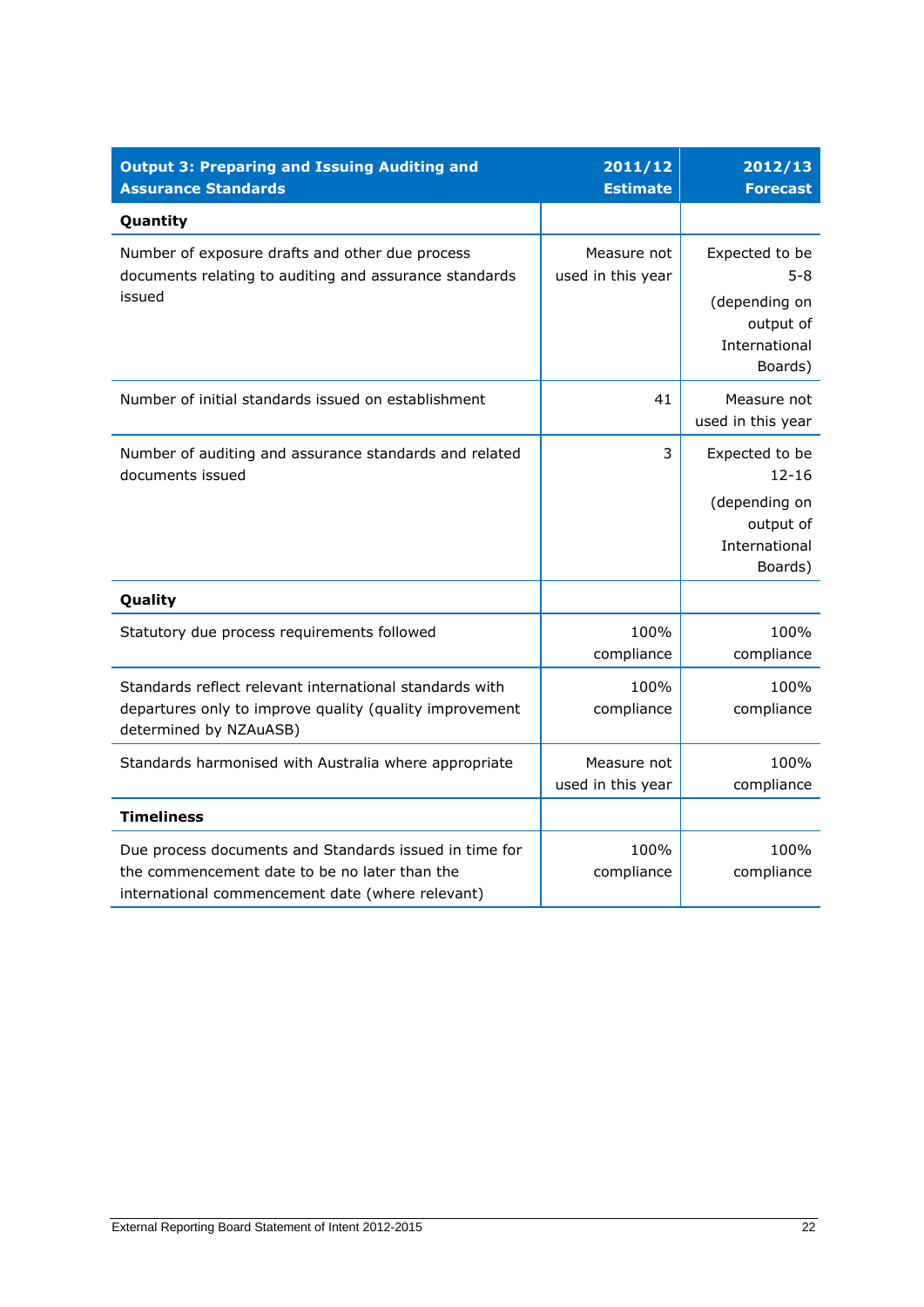### **Appendix 2 - Forecast Financial Statements for the year ended 30 June 2013**

#### **1. Introduction**

These forecast financial statements have been prepared in accordance with generally accepted accounting practice for public benefit entities. Their purpose is to facilitate consideration by Parliament of the planned performance of the External Reporting Board. Use of this information for other purposes may not be appropriate. Readers are cautioned that actual results are likely to vary from the information presented and that the variation may be material.

These forecast financial statements have been prepared on the basis of assumptions as to future events that the XRB reasonably expects to occur as at the date the information was prepared. It is not intended that this information will be updated.

#### **2. Assumptions**

The following assumptions have been used in preparing these forecast financial statements:

- The XRB will continue to operate in its current structure and form.
- Revenue from the Crown of \$4,410,000 will be available to the XRB for the 2012/13 year.
- There will be no change to premises occupancy.

#### **3. Statement of Accounting Policies**

#### **(a) Reporting Entity**

The financial statements are prepared for the External Reporting Board pursuant to the Crown Entities Act 2004.

#### **(b) Measurement System**

The accounting principles recognised as appropriate for the measurement and reporting of results and financial position on a historical cost basis have been applied.

#### **(c) Revenue**

Revenue is measured at the fair value of consideration received or receivable. Revenue is recognised when earned and is reported in the financial period to which it relates.

#### **(d) Revenue from the Crown**

The Board is primarily funded through revenue received from the Crown, which is restricted in its use for the purpose specified in the Appropriation.

#### **(e) Interest**

Interest income is recognised using the effective interest method.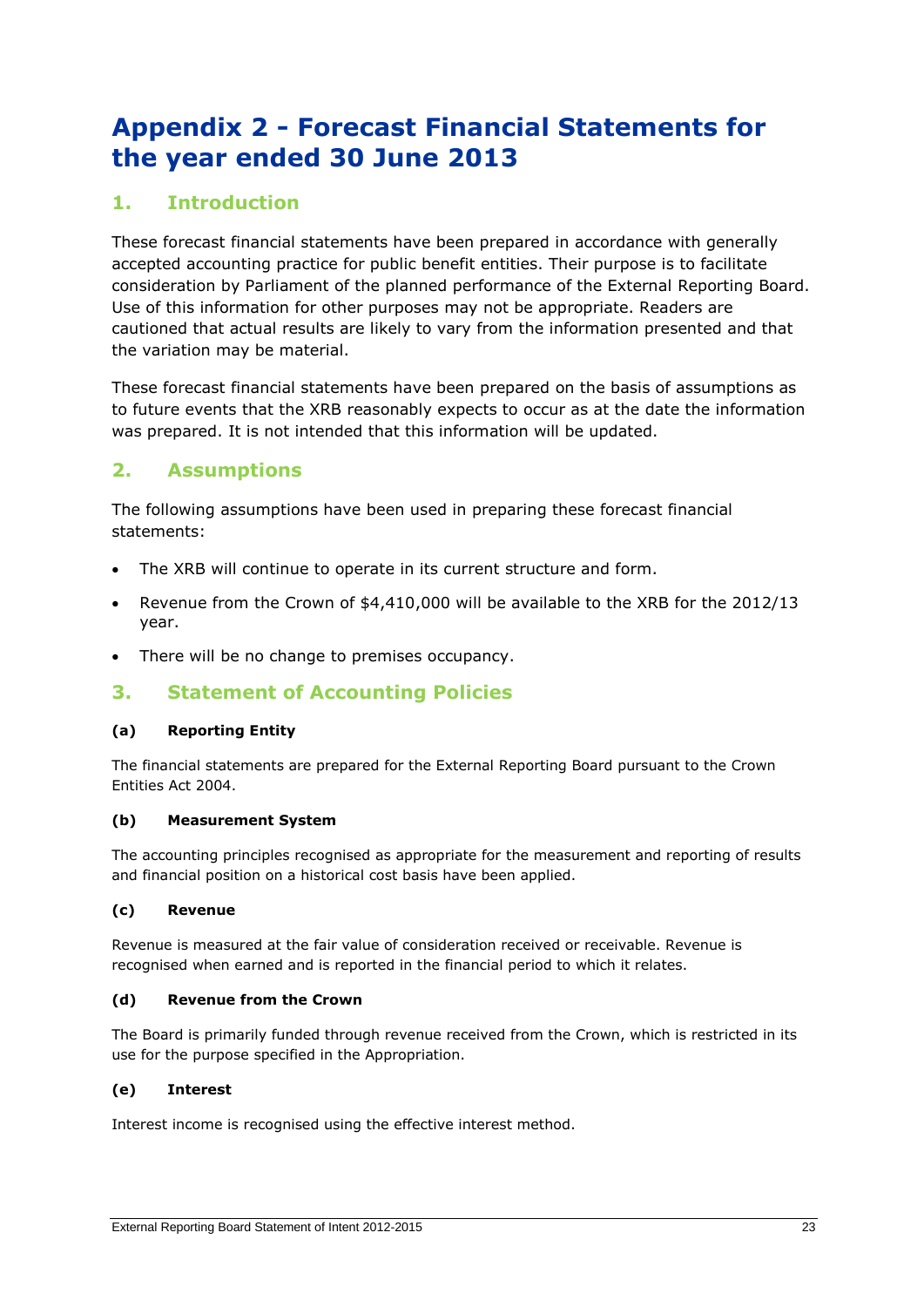#### **(f) Cash and cash equivalents**

Cash and cash equivalents include cash on hand and deposits held at call with banks

#### **(g) Receivables**

Receivables are stated at expected realisable value.

#### **(h) Goods and Services Tax**

The financial statements have been prepared on a GST exclusive basis with the exception of receivables and payables which are stated GST inclusive.

#### **(i) Creditors and other payables**

Creditors and other payables are initially measured at fair value and subsequently measured at amortised cost using the effective interest method.

#### **(j) Financial Instruments**

The XRB is party to financial instruments as part of its normal operations. These financial instruments include bank accounts, short term deposits, debtors and creditors. All financial instruments are recognised in the statement of financial position and all revenues and expenses in relation to financial instruments are recognised in the Statement of Comprehensive Income.

#### **(k) Property, plant and equipment**

Purchases of property, plant and equipment are initially recorded at cost. Depreciation is calculated so as to write off the cost over the expected useful lives of the assets.

Items of property, plant and equipment are reviewed for impairment whenever events or changes in circumstances indicate that the carrying amount may overstate fair value.

#### **(l) Operating Leases**

Operating lease payments, where the lessors effectively retain substantially all the risks and benefits of ownership of the leased items, are included in the Statement of Comprehensive Income in equal instalments over the lease term when the leased items are in use.

#### **(m) Income Tax**

The Board is exempt from the payment of income tax. Accordingly, no charge for income tax has been provided for.

#### **(n) Changes in Accounting Policies**

There have been no changes in accounting policies during the year.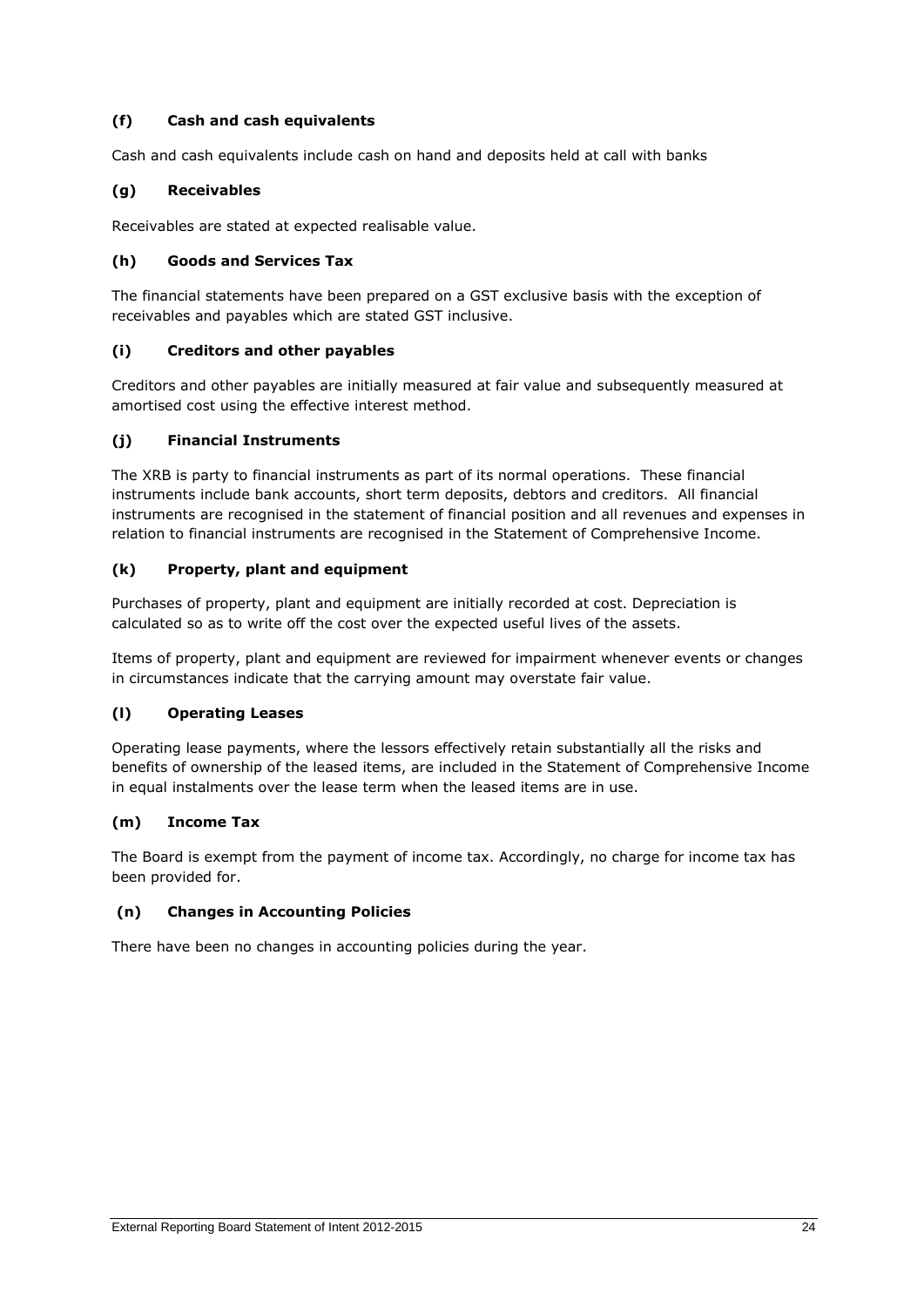#### **Statement of Forecast Comprehensive Income For the year ending 30 June 2013**

|                                  | 2012<br><b>Estimated</b><br>\$ | 2013<br><b>Forecast</b><br>\$ |
|----------------------------------|--------------------------------|-------------------------------|
| Revenue from the Crown           | 4,410,000                      | 4,410,000                     |
| Interest                         | 38,529                         | 43,105                        |
| <b>Total Revenue</b>             | 4,448,529                      | 4,453,105                     |
|                                  |                                |                               |
| <b>Personnel Costs</b>           | 1,882,788                      | 2,241,387                     |
| Board Members' Fees              | 583,193                        | 726,950                       |
| Travel                           | 362,400                        | 451,250                       |
| <b>General Operating Costs</b>   | 382,929                        | 412,725                       |
| Contributions to IASB and IPSASB | 275,000                        | 300,000                       |
| Premises Expenses                | 157,581                        | 163,232                       |
| Depreciation                     | 77,823                         | 84,456                        |
| Miscellaneous Expenses           | 50,967                         | 30,000                        |
| <b>Total Expenses</b>            | 3,772,681                      | 4,410,000                     |
| <b>Net Surplus/ (Deficit)</b>    | 675,848                        | 43,105                        |

*The Statement of Accounting Policies forms part of and is to be read in conjunction with the Statement of Forecast Comprehensive Income.*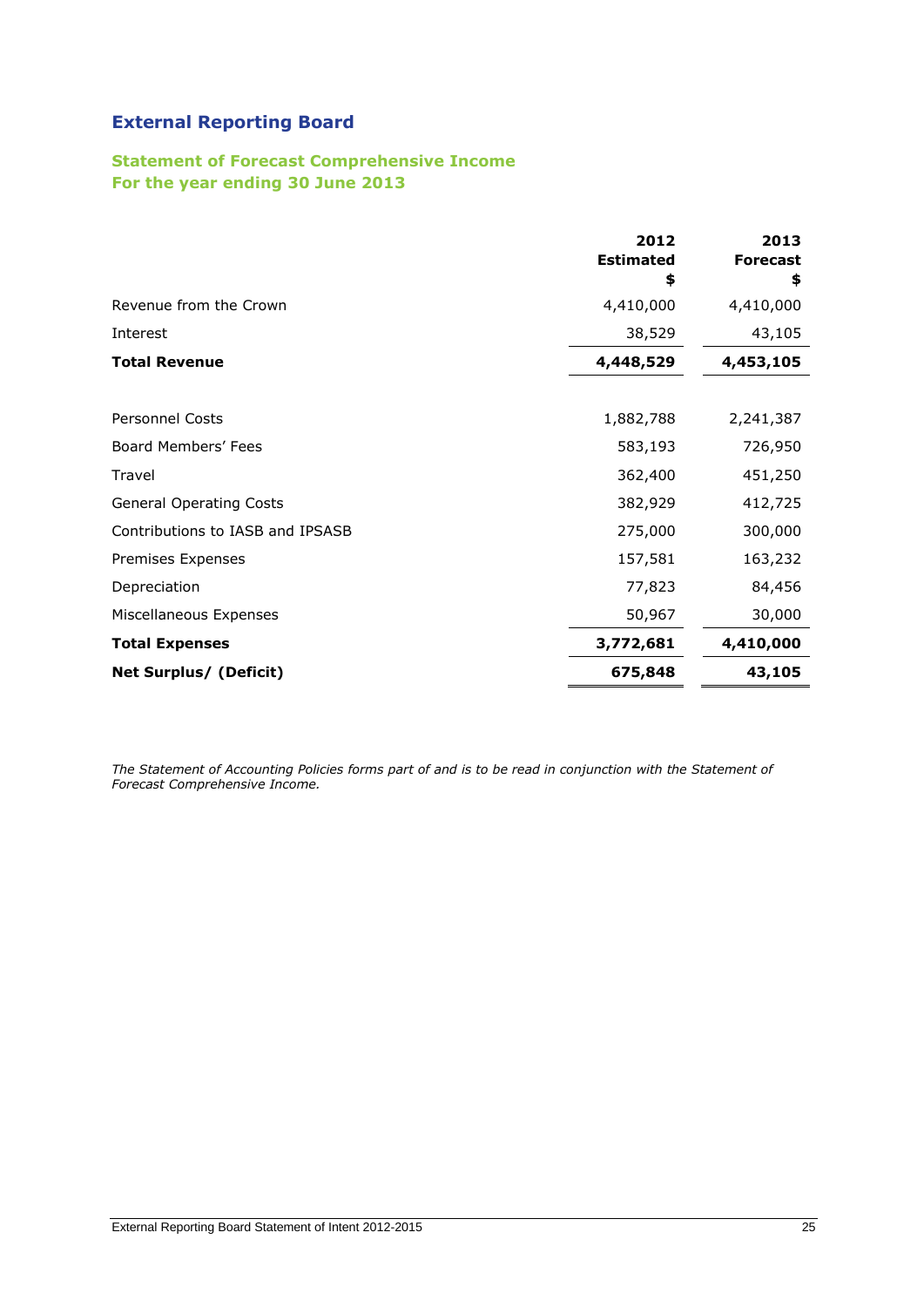#### **Statement of Forecast Financial Position As at 30 June 2013**

| <b>CEAS SHIP CASES</b>              | 2012<br><b>Estimated</b><br>\$ | 2013<br><b>Forecast</b><br>\$ |
|-------------------------------------|--------------------------------|-------------------------------|
| <b>ASSETS</b>                       |                                |                               |
| <b>Current Assets</b>               |                                |                               |
| Cash at Bank                        | 1,325,667                      | 915,638                       |
| Prepayments                         | 7,014                          |                               |
|                                     | 1,332,681                      | 915,638                       |
| <b>Non-Current Assets</b>           |                                |                               |
| Property, Plant and Equipment       | 392,034                        | 317,379                       |
| <b>Total Assets</b>                 | 1,724,715                      | 1,233,017                     |
|                                     |                                |                               |
| <b>LIABILITIES</b>                  |                                |                               |
| <b>Current Liabilities</b>          |                                |                               |
| Payables                            | 170,000                        | 283,414                       |
| <b>Rent Accruals</b>                | 61,801                         | 47,339                        |
|                                     | 231,801                        | 330,753                       |
| <b>Non-Current Liabilities</b>      |                                |                               |
| Holiday Pay Accrual                 | 81,758                         | 123,851                       |
| <b>Total Liabilities</b>            | 313,559                        | 454,604                       |
| <b>NET ASSETS</b>                   | 1,411,156                      | 778,413                       |
|                                     |                                |                               |
| <b>EQUITY</b>                       |                                |                               |
| Capital Contribution from the Crown | 725,000                        | 725,000                       |
| Retained Earnings                   | 686,156                        | 53,413                        |
| <b>TOTAL EQUITY</b>                 | 1,411,156                      | 778,413                       |

*The Statement of Accounting Policies forms part of and is to be read in conjunction with the Statement of Forecast Financial Position.*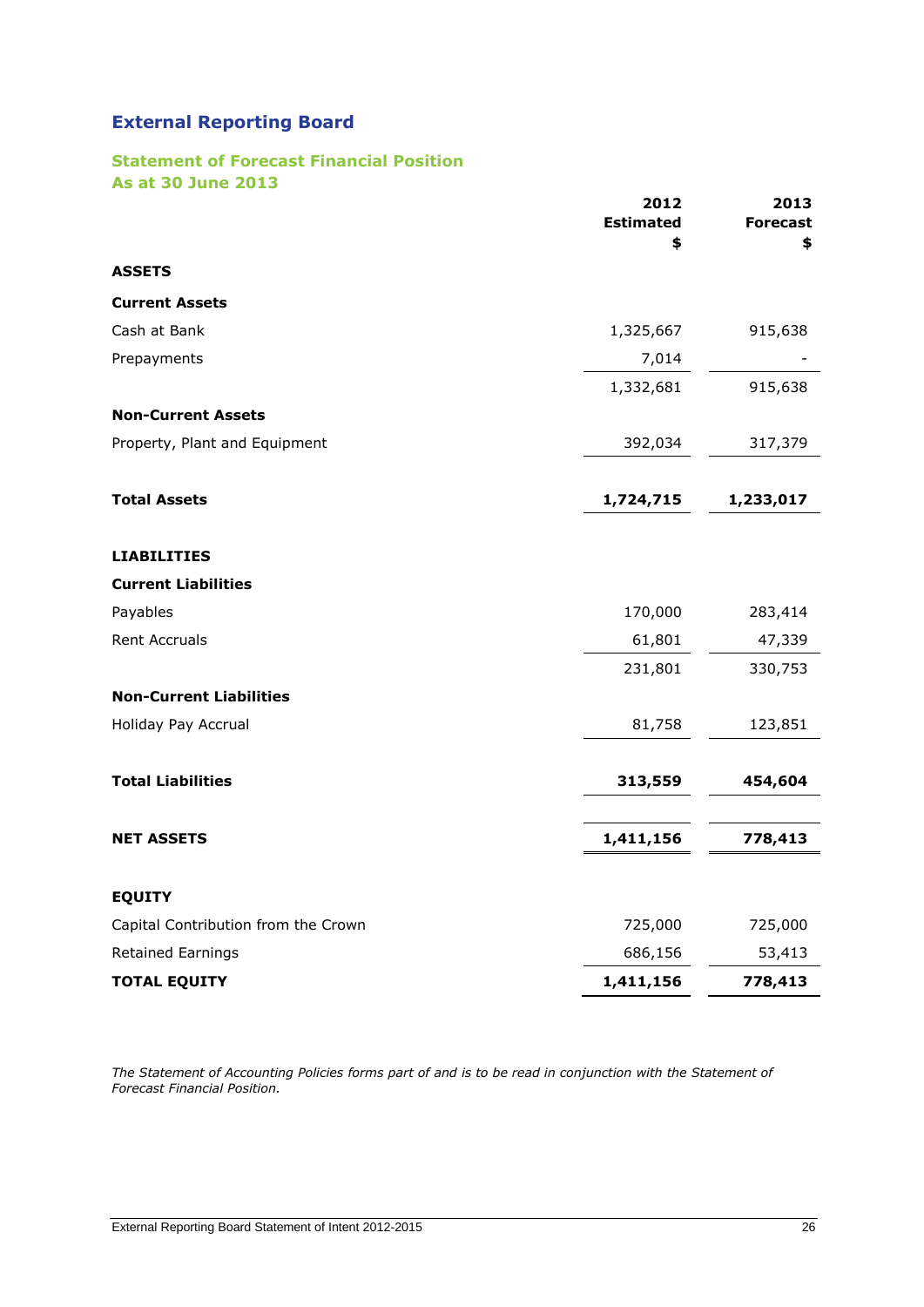#### **Statement of Forecast Movements in Equity For the year ending 30 June 2013**

|                                        | 2012<br><b>Estimated</b><br>\$ | 2013<br><b>Forecast</b><br>\$ |
|----------------------------------------|--------------------------------|-------------------------------|
| Equity as at 1 July                    | 835,308                        | 1,411,156                     |
| Total Recognised Revenues and Expenses | 675,848                        | 43,105                        |
| Net return of Capital to the Crown     | (100,000)                      | 0                             |
| Return of Retained Earnings to Crown   | 0                              | (675, 848)                    |
| <b>Equity as at 30 June</b>            | 1,411,156                      | 778,413                       |

*The Statement of Accounting Policies forms part of and is to be read in conjunction with the Statement of Forecast Movements in Equity.*